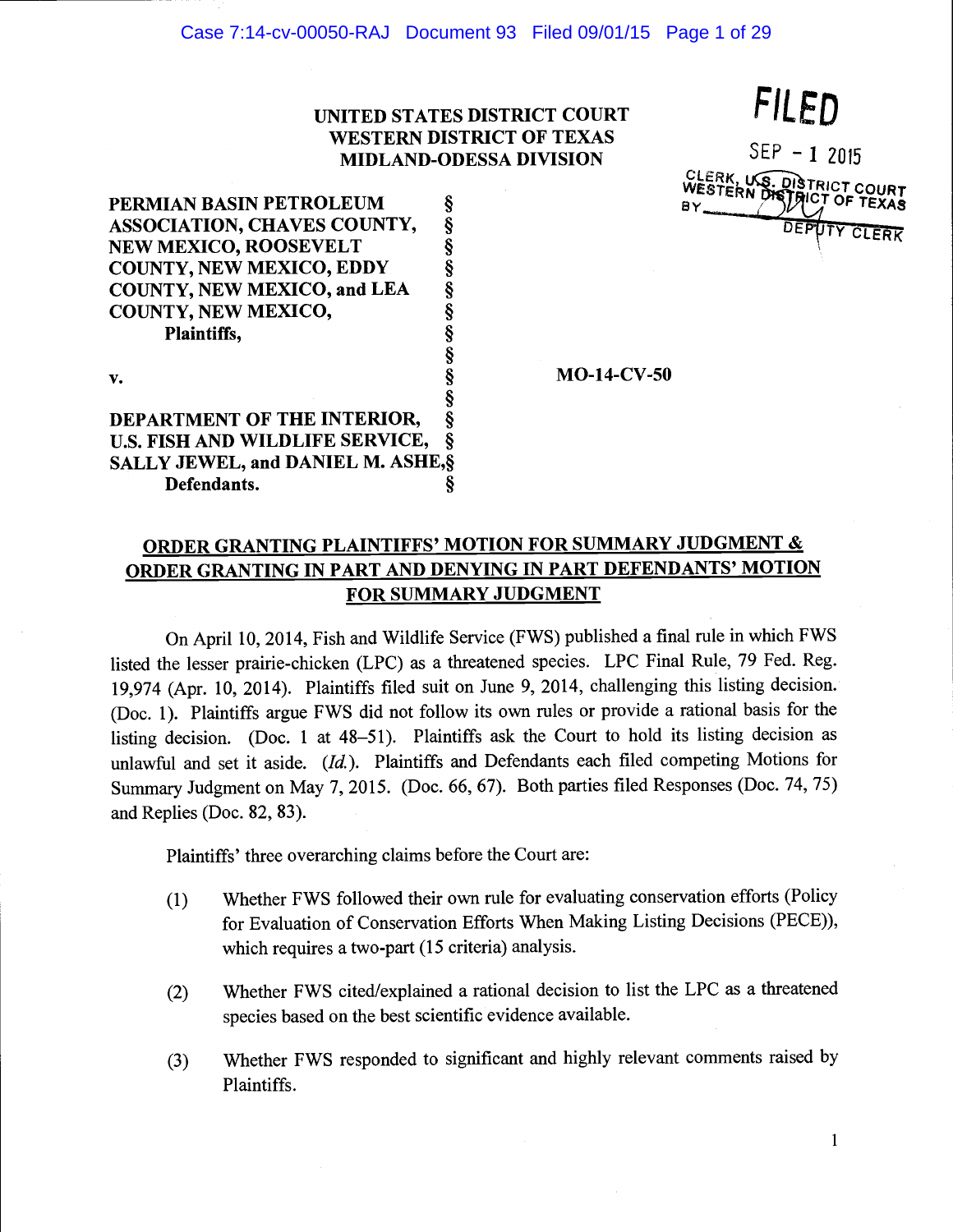(Doc. 1 at 48-51). Plaintiffs bear the burden of proving FWS's decisions were arbitrary and capricious. See San Luis Obispo Mothers for Peace v. US. Nuclear Regulatory Comm 'n, 789 F.2d 26, 37 (D.C. Cir. 1986) (en banc); see also 5 U.S.C. § 706(2)(A).

The Court grants summary judgment in favor of Plaintiffs as to Claim 1. (Doc. 67). The Court further grants summary judgment in favor of Defendants on Claims 2 and 3 as Plaintiffs have not carried their burden of demonstrating FWS acted arbitrarily and capriciously concerning these claims. (Doe. 66).

## ADMINISTRATIVE PROCEDURE BACKGROUND

On October 6, 1995, FWS received a petitions from the Biodiversity Legal Foundation, Boulder, Colorado and Marie B. Morrissey. LPC Final Rule, 79 Fed. Reg. 19,974 (Apr. 10, 2014). These petitioners requested that FWS list the LPC as threatened throughout its known historic range in the United States, and that a critical habitat be designated as soon as the needs of the species are sufficiently well known. Id. However, from October 1995 through April 1996, funding for FWS's listing program was severely reduced or eliminated and FWS was unable to act on the petition. LPC Petition, 63 Fed. Reg. 31,400 (June 9, 1998).

Eventually, FWS made a 12-month finding identifying the LPC as a candidate for listing with a low priority number<sup>1</sup> of 8. LPC Final Rule, 79 Fed. Reg. at 19,975. WildEarth Guardians filed a lawsuit against FWS on September 1, 2010, for failure to make expeditious progress toward listing the LPC. LPC Final Rule, 79 Fed. Reg. at 19,975. The case resulted in a judicially approved settlement agreement requiring FWS to submit a proposed listing rule concerning the LPC no later than September 30, 2013. LPC Proposed Rule, 77 Fed. Reg. 73,828 (Dec. 11, 2012). On July 9, 2013, FWS made a one-time extension of that deadline for final determination by 6-months, as permitted under 16 U.S.C. § 1533(a)(6)(B)(i). This created a new deadline of March 30, 2014 for submitting the final rule to the Federal Register. LPC 6-Month Extension, 78 Fed. Reg. at 41,023 (July 9, 2013). FWS held five public comment periods during that timeframe. $2$ 

<sup>&</sup>lt;sup>1</sup> The Listing Priority Number system was created to enable FWS to focus on the most important cases with the greatest immediate needs. LPC Final Rule, 79 Fed. Reg. at 19,975. The priority number is given on a scale of 1-10, 1 being the highest priority and 10 being the lowest. Id.

<sup>&</sup>lt;sup>2</sup> December 11, 2012–March 11, 2013 (LPC Proposed Rule, 77 Fed. Reg. 73,828 (Dec. 11, 2012)). May 6, 2013-June 20, 2013 (LPC Proposed Rule with Special Rule, 78 Fed. Reg. 26,302 (May 6, 2013)). July 9, 2013-August 8, 2013 LPC (6-Month Extension, 78 Fed. Reg. at 41,022 (July 9, 2013)). December 11, 2013-January 10, 2014 (LPC Proposed Rule with Special Rule, 78 Fed. Reg. 75,306 (Dec. 11, 2013)). January 29, 2014-February 12, 2014 (LPC Proposed Rule with Special Rule, 79 Fed. Reg. 4,652 (Jan. 29, 2014)).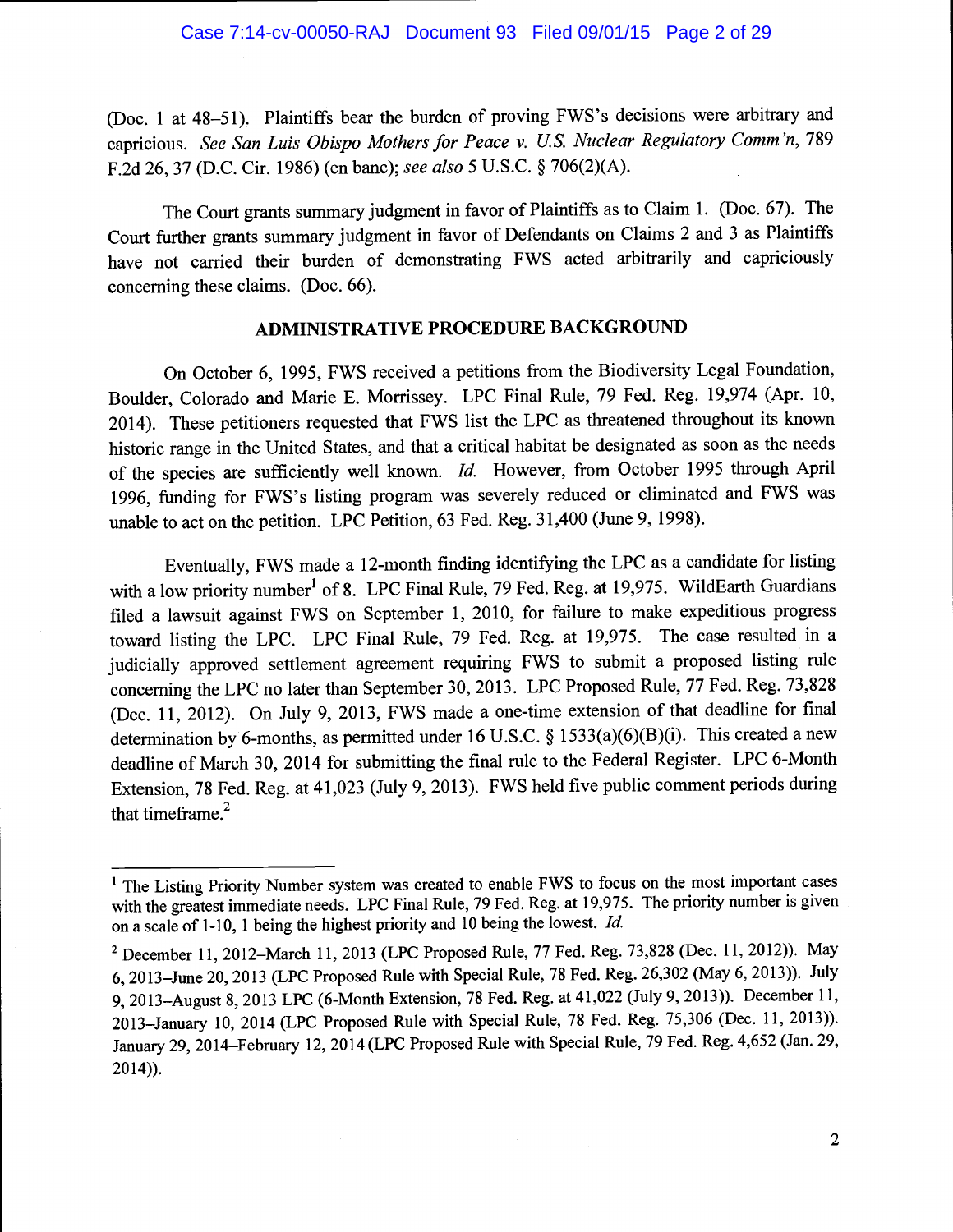On December 11, 2012, FWS published a proposed rule in the Federal Register to list the LPC as a threatened species under the Act. LPC Proposed Rule, 77 Fed. Reg. 73,828. On May 6, 2013, FWS published a proposed special rule under Section 4(d) of the Act (16 U.S.C. § <sup>1531</sup> et seq.). The special rule allows for the "take"3 of LPC incidental to activities under a comprehensive conservation program developed by or in coordination with a State agency and approved by FWS. LPC Proposed Rule with Special Rule, 78 Fed. Reg. 26,302 (May 6, 2013). The comment period was subsequently reopened.  $(Id)$ . On December 11, 2013, FWS proposed to revise the special rule. FWS accepted public comments on that revised proposal for 30 days, ending January 10, 2014. LPC Proposed Rule with Special Rule, 78 Fed. Reg. 75,306 (Dec. 11, 2013). On January 29, 2014, FWS reopened the public comment period on the proposed revised special rule for two weeks, ending February 12, 2014. LPC Proposed Rule with Special Rule, <sup>79</sup> Fed. Reg. 4,652 (Jan. 29, 2014). However, FWS received updated enrollment numbers in the rangewide plan (RWP)<sup>4</sup> on March 24, 2014, six days before FWS was required to submit its final listing decision to the Federal Register. (Doc. 90 at 52). FWS acknowledged these updated figures revealed pending applications for enrollment by landowners, though none had enrolled at that time. (Doc. 90 at 52). Nonetheless, FWS had already signed and submitted its Final Rule listing the LPC as a threatened species on March 21, 2014. LPC Final Rule, 79 Fed. Reg. at 20,071. On April 10, 2014, the Federal Register published the final rule, listing the LPC as a threatened species. Id. at 19,974.

### ENDANGERED SPECIES ACT

This case concerns FWS's decision to list the LPC as a threatened species under the Endangered Species Act (ESA). Congress enacted the ESA "to provide a means whereby the ecosystems upon which endangered species and threatened species depend may be conserved, [and] to provide a program for the conservation of" those species. 16 U.S.C. § 1531(b). The ESA defines an endangered species as "any species which is in danger of extinction throughout all or a significant portion of its range." Id.  $\S$  1532(6). A threatened species is one that is "likely to become an endangered species within the foreseeable future throughout all or a significant portion of its range." Id.  $\S$ § 1532(20).

Section 4(a) of the ESA provides that the Secretary of the Interior, through the FWS, "shall by regulation ... determine whether any species is an endangered species or a threatened species because of any" of five enumerated listing factors. Id.  $\S$  1533(a)(1). These listing factors are:

<sup>&</sup>lt;sup>3</sup> "The term 'take' means to harass, harm, pursue, hunt, shoot, wound, kill, trap, capture, or collect, or to attempt to engage in any such conduct." 16 U.S.C. § 1532(19).

<sup>&</sup>lt;sup>4</sup> The RWP is a large conservation effort designed to preserve the LPC habitat and range. It is discussed more thoroughly in later sections of this order.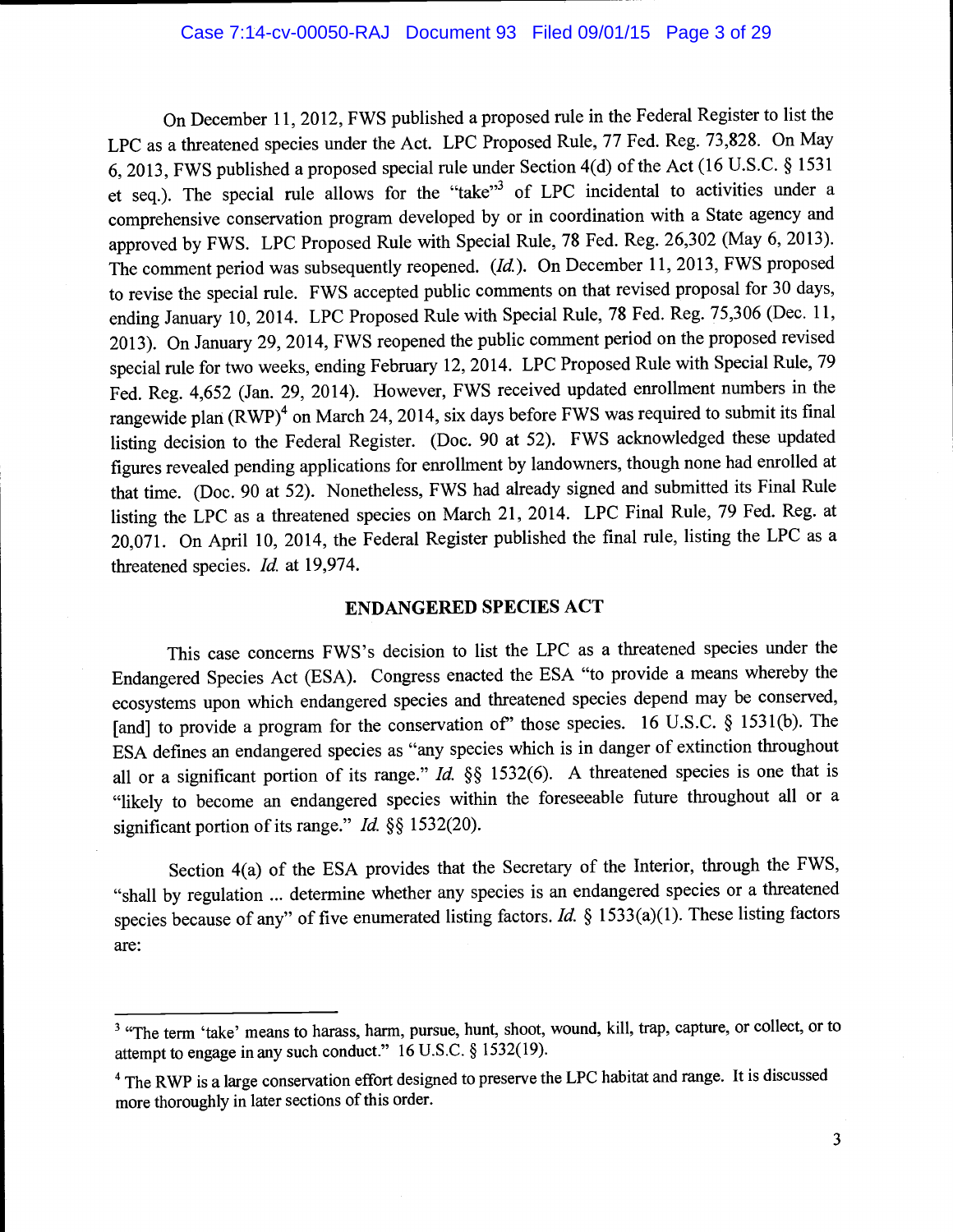- (A) the present or threatened destruction, modification, or curtailment of its habitat or range;
- (B) overutilization for commercial, recreational, scientific, or educational purposes;
- (C) disease or predation;
- (D) the inadequacy of existing regulatory mechanisms; or
- (E) other natural or manmade factors affecting its continued existence.

*Id.* § 1533(a)(1)(A)–(E). Additionally, Section 4(b) of the ESA requires the Secretary to make listing decisions "solely on the basis of the best scientific and commercial data available to him after conducting a review of the status of the species and after taking into account those efforts, if any, being made by any State ... to protect such species...." Id.  $\S$  1533(b)(1)(A).

Conservation efforts can affect FWS's decision to list a species by improving the species' status. See Defenders of Wildlife v. Jewell, No. CV 13-0919, 2014 WL 4829089, at \*7 (D.D.C. Sept. 30, 2014) (challenging FWS's decision to not list a species as threatened or endangered after successful conservation efforts improved the species' status). In 1999, the FWS and National Marine Fisheries Service (NMFS) established a policy to encourage states and private actors to undertake voluntary efforts to conserve "candidate species," which are those species being considered for an ESA listing. Under the Candidate Conservation Agreements with Assurances (CCAA) framework, in return for implementing agreed-upon conservation measures, state and private entities receive "assurances from {FWS] that additional conservation measures will not be required ... should the species become listed in the future." Final Policy for Candidate Conservation Agreements with Assurances, 64 Fed. Reg. 32,726, 32,727 (June 17, 1999). While CCAAs are designed to "remov[e} any need to list the covered species," the mere existence of a CCAA will not preclude listing. Id. Nonetheless, CCAAs have over time become a common mechanism for promoting conservation of numerous candidate species. The RWP at issue in this case is a conservation strategy that employs CCAAs as well as Candidate Conservation Agreements (CCA5), which involve federal participants, as opposed to state and private participants. See LPC Final Rule, 79 Fed. Reg. at 19,990-92.

In 2003, the FWS and NMFS announced their Policy for Evaluation of Conservation Efforts When Making Listing Decisions (PECE). See PECE, 68 Fed. Reg. 15,100 (Mar. 28, 2003). Under Section 4(b), FWS is required to take "into account those [conservation] efforts, if any, being made by any State" before making a listing decision. 16 U.S.C. § 1533(b)(1)(A). The PECE allows FWS to consider conservation efforts that have not yet been implemented or demonstrated their effectiveness, so long as FWS evaluates the certainty the conservation effort will be implemented and effective. PECE, 68 Fed. Reg. at 15,114. At issue in this case is whether FWS evaluated the RWP properly under the PECE.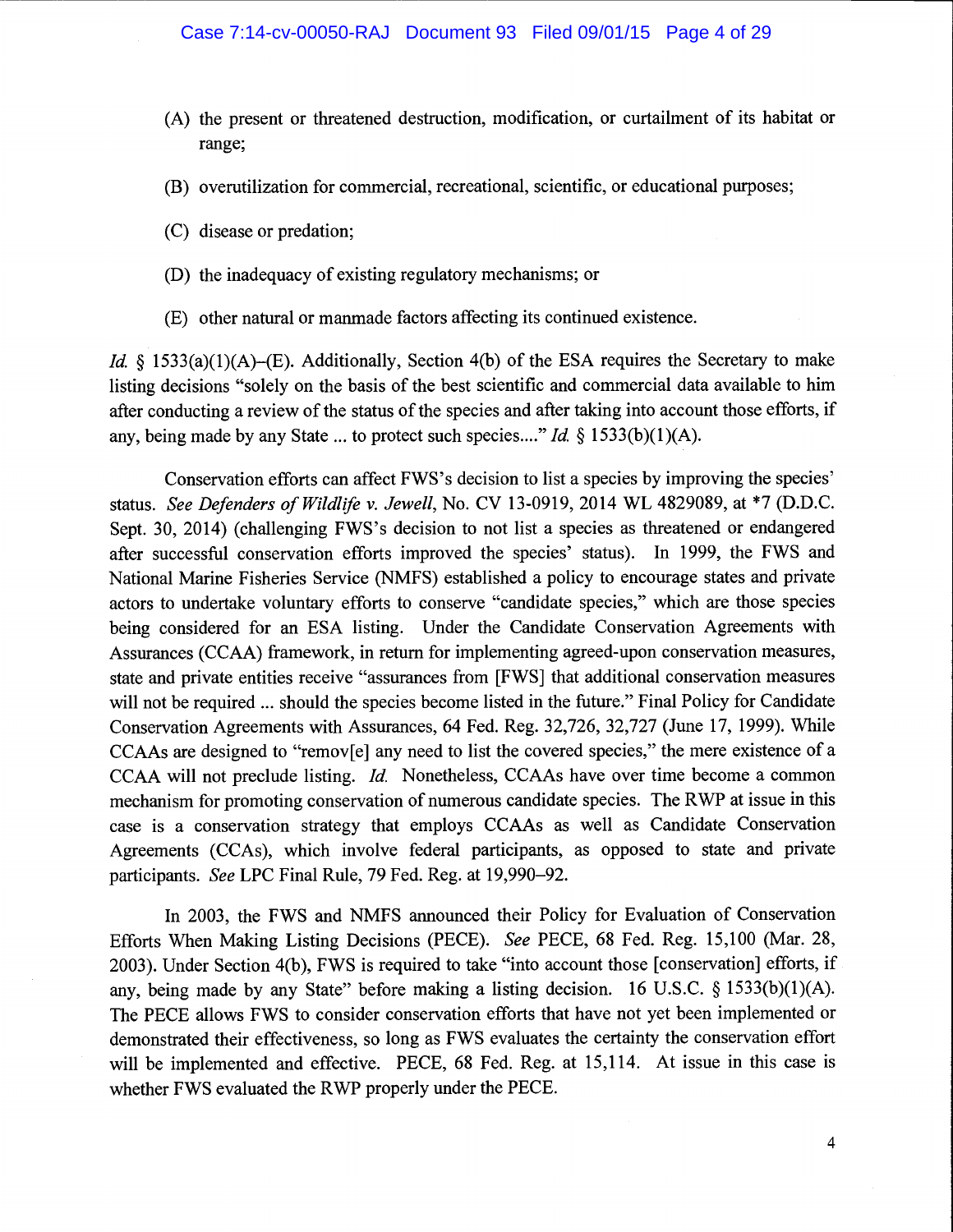#### SUMMARY JUDGMENT STANDARD

This case involves the review of an administrative agency action: FWS's decision to list the LPC as a threatened species under the ESA. Typically, a court may grant summary judgment when "the movant shows that there is no genuine dispute as to any material fact and the movant is entitled to judgment as a matter of law." Fed. R. Civ. P. 56(a). Judicial review of agency action under the ESA is governed by the same arbitrary and capricious standard as the Administrative Procedure Act (APA). See Cabinet Mountains Wilderness v. Peterson, 685 F.2d 678, 685 (D.C. Cir. 1982) ("Since the ESA does not specify a standard of review, judicial review is governed by section 706 of the Administrative Procedure Act ....").

When assessing a summary judgment motion in an APA case, "the district judge sits as an appellate tribunal." Am. Bioscience, Inc. v. Thompson, 269 F.3d 1077, 1083 (D.C. Cir. 2001). "The entire case on review is a question of law, and only a question of law." Marshall Cnty. Health Care Auth. v. Shalala, 988 F.2d 1221, 1226 (D.C. Cir. 1993). "In such a case, summary judgment merely serves as the mechanism for deciding, as a matter of law, whether the agency action is supported by the administrative record and otherwise consistent with the APA standard of review." Oceana, Inc. v. Locke, 831 F. Supp. 2d 95, 106 (D.D.C. 2011). "Moreover, the party challenging an agency's action as arbitrary and capricious bears the burden of proof." See San Luis Obispo Mothers for Peace, 789 F.2d at 37.

Under the APA, a reviewing court may set aside agency action if it is "arbitrary, capricious, an abuse of discretion, or otherwise not in accordance with law." 5 U.S.C. § 706(2)(A). An agency acts in an arbitrary and capricious manner if it "has relied on factors which Congress has not intended it to consider, entirely failed to consider an important aspect of the problem, offered an explanation for its decision that runs counter to the evidence before the agency, or is so implausible that it could not be ascribed to a difference in view or the product of agency expertise." Motor Vehicle Ass 'n v. State Farm Mut. Auto. Ins., 463 U.S. 29, 43 (1983). "Although this inquiry into the facts is to be searching and careful, the ultimate standard of review is a narrow one. The court is not empowered to substitute its judgment for that of the agency." Citizens to Preserve Overton Park, Inc. v. Volpe, 401 U.S. 402, 416 (1971).

In determining whether to list a particular species as threatened or endangered, an agency is required to base its decision "solely on the basis of the best scientific and commercial data available...." 16 U.S.C. § 1533(b)(1)(A). "The Court will give an extreme degree of deference to the agency when it 'is evaluating scientific data within its technical expertise." Oceana, Inc. v. Pritzker, No. 11–1896, 2014 WL 912364, at \*5 (D.D.C. 2014) (quoting *Huls Am., Inc. v.* Browner, 83 F.3d 445, 452 (D.C. Cir. 1996)). And "fwlhen examining a scientific Browner, 83 F.3d 445, 452 (D.C. Cir. 1996)). determination, as opposed to simple findings of fact, a reviewing court must generally be at its most deferential." Id. (quoting Balt. Gas & Elec. Co. v. NRDC, 462 U.S. 87, 103 (1983)).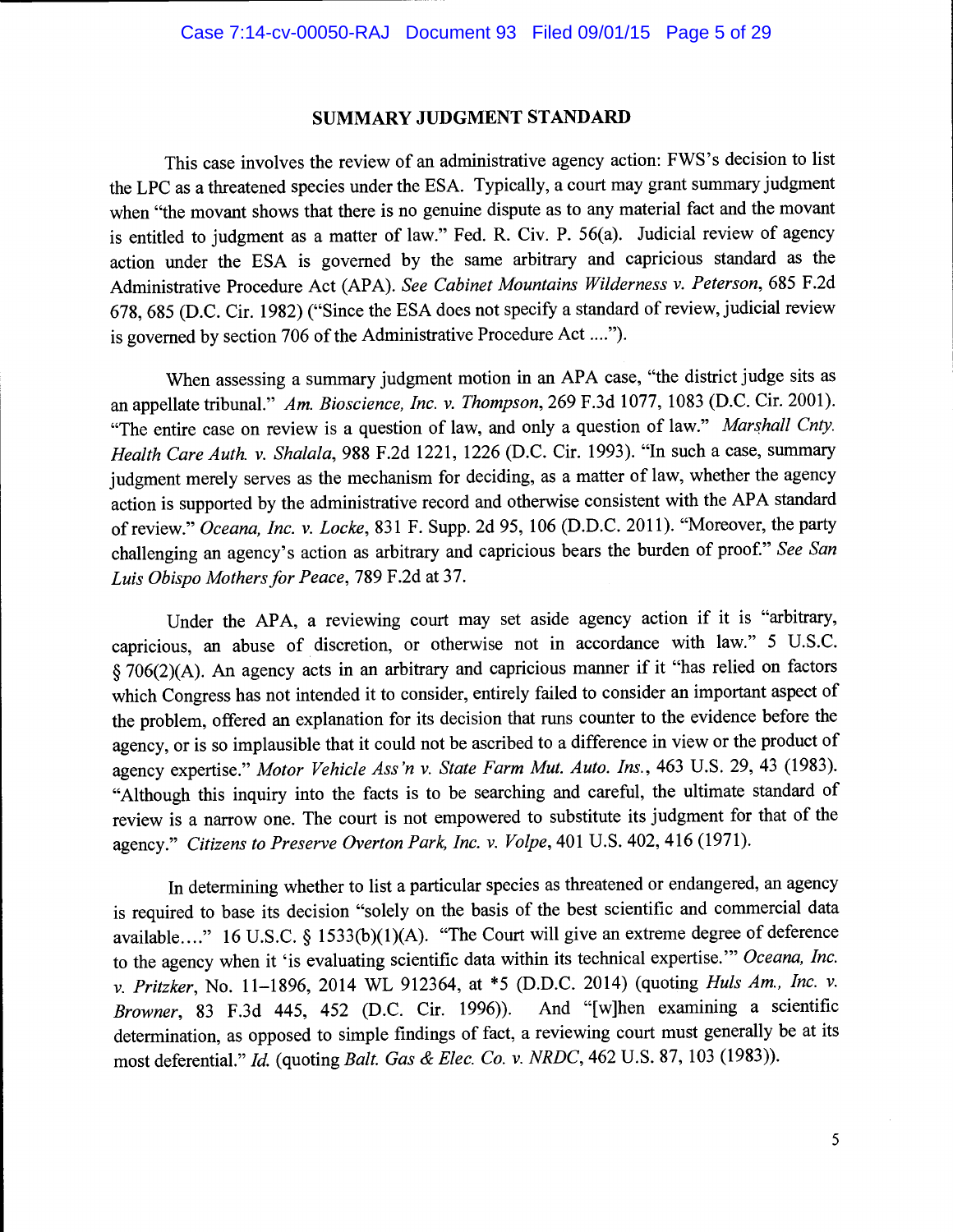#### DISCUSSION

# Claim One: FWS failed to properly apply the PECE to its evaluation of the RWP.

Plaintiffs' first claim FWS failed to properly apply its PECE to the RWP, which is a conservation effort aimed at addressing threats to the LPC's range and habitat. (Doc. 1 at 48- 49). Plaintiffs challenge FWS's assessment of the RWP and its impact on the LPC population and habitat. For the reasons discussed below, the Court grants summary judgment in favor of Plaintiffs as to this first overarching claim. FWS failed to properly apply PECE to its evaluation of the RWP resulting in material error. This caused FWS to arbitrarily and capriciously list the LPC as a threatened species. Accordingly, the Court vacates the final rule.

The RWP is a conservation effort implemented "by the five range states of Texas, New Mexico, Oklahoma, Kansas and Colorado to conserve the [LPC}." (Endorsement of the Rangewide Conservation Plan ....pdf, LRI Doc. 664 at L014481);<sup>5</sup> LPC Final Rule, 79 Fed. Reg. at 19,979-80. Private landowners voluntarily enter into formal agreements with FWS to maintain and enhance land within the LPC range. (Endorsement of the Rangewide Conservation Plan ....pdf, LRI Doe. 664 at L014481); see also (LPC RWP Final.21 102013.pdf, LRI Doe. 667 at L014488-860); LPC Final Rule, 79 Fed. Reg. at 19,979-80. The RWP functions by incentivizing industry and landowner participation in the LPC range conservation process. (LPC RWP Final.21102013.pdf, LPJ Doe. 667 at L014497-98, L014562, L014766-69). Participants pay an enrollment fee. (Id.). Those funds are then used to implement conservation efforts. (Id.). Industry participants unable to completely avoid damaging LPC habitat pay mitigation fees.  $(Id.)$ . Landowners, including industry participants, who enroll "offset" land—land which will be set aside to improve and preserve the LPC range-will receive payments and additional economic incentives for maintaining and improving the LPC range for a set number of years.  $(Id.).$ 

The RWP addresses threats to the LPC throughout its range, "establishes measurable biological goals and objectives for population and habitat, provides the framework to achieve these goals and objectives, demonstrates the administrative and financial mechanisms necessary for successful implementation, and includes adequate monitoring and adaptive management provisions." LPC Final Rule, 79 Fed. Reg. at 19,979-80. The RWP also "specifically exempts from regulation the take of lesser prairie-chicken if that take is incidental to carrying out the rangewide plan." Id. at 19,980.

<sup>&</sup>lt;sup>5</sup> Citation to documents in the administrative record will note the document title, the Listing Rule Index document number (LRI Doc. #), followed by the citation to the six-digit Listing Rule Bates Number (L##ft#4#) found at the bottom-right corner of the document (e.g., Document Name, LRI Doc. ## at L######).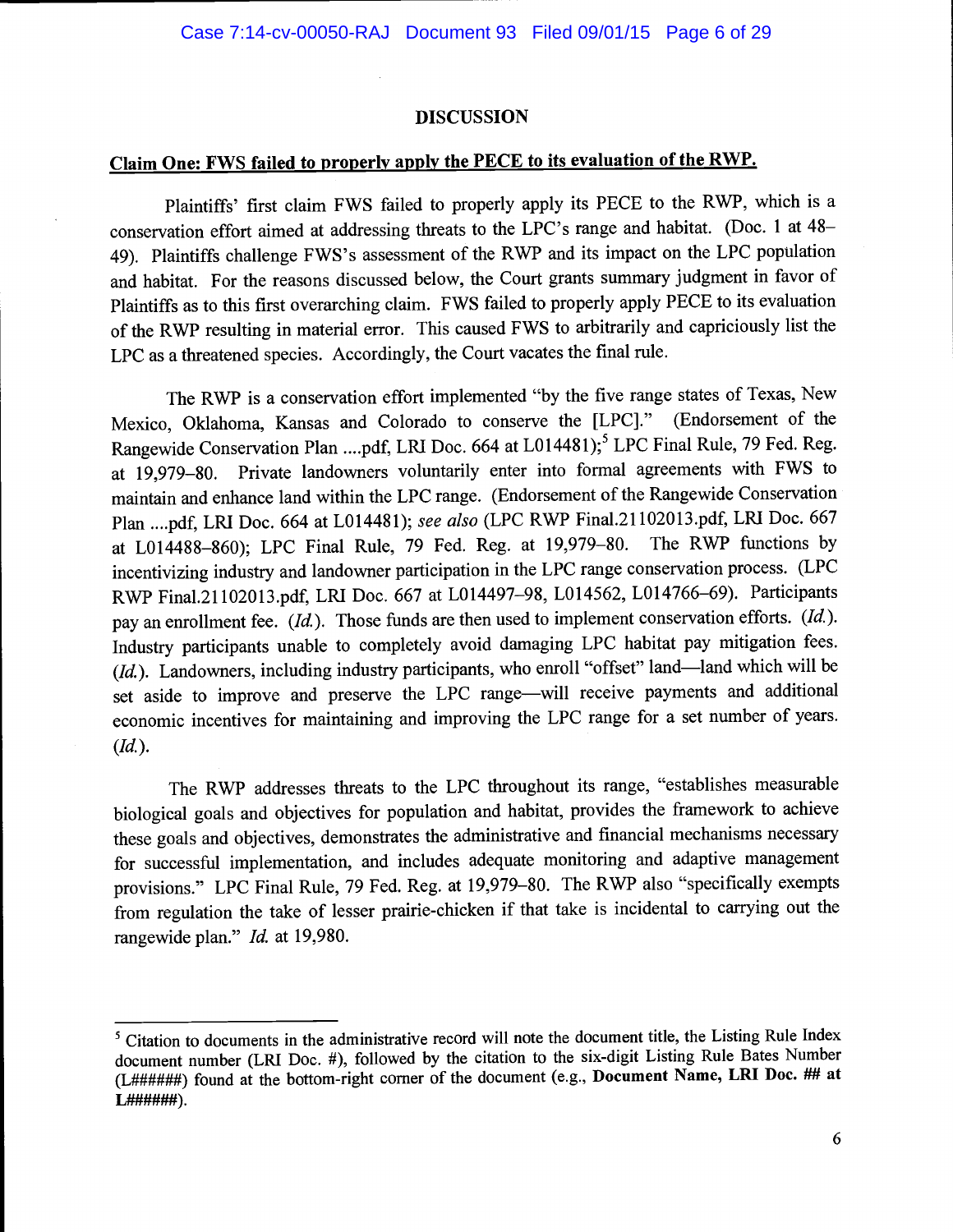### Case 7:14-cv-00050-RAJ Document 93 Filed 09/01/15 Page 7 of 29

Plaintiffs move for summary judgment on their first claim that FWS did not properly conduct a "rigorous" PECE analysis of the RWP and such analysis did not rise to the level required under the PECE. See PECE, 68 Fed. Reg. at 15,114-15. Plaintiffs' Motion for Summary Judgment raised 9 issues, $6$  which can be grouped into three subparts:

(1) Did FWS evaluate the RWP under the proper scope?

(2) Did FWS fail to conduct a thorough analysis of the RWP?

(3) Did FWS add requirements to the PECE analysis?

Because the Court finds FWS did not properly follow its own rule when conducting the PECE analysis, the Court vacates the final rule.

#### PECE Overview

PECE requires FWS to evaluate all formalized conservation efforts not yet fully implemented or presently demonstrating effectiveness in two parts. The first part (and its 9 criteria) evaluates how likely it is an effort will actually be implemented. The second part (and its 6 criteria) evaluates the potential impact the effort will have on the species' status.

Part One: Whether the formalized conservation effort will be implemented (9 criteria):

3. The RWP PECE Document Is Not a PECE Evaluation

4. FWS Erroneously Assumed Industry's Incentive to Enroll in the RWP Would Be Removed If There Were No Listing and 4(d) Rule

5. FWS Wrongly Regarded Industry Enrollments as Adverse hnpacts

6. FWS Did Not Consider the Actual Enrollment in the RWP

7. FWS Wrongly Concluded That the RWP Does Not Sufficiently Address the PECE Criterion Requiring an Implementation Schedule

8. FWS Provided Arbitrary, Inconsistent, and Unsupported Conclusions Concerning the Timing and Expected Benefits of the RWP

9. FWS Arbitrarily Assumed That, If Drought Persists, the RWP Will Not Create Additional Usable Habitat Necessary for the Species

<sup>&</sup>lt;sup>6</sup> 1. FWS Failed to Evaluate the Cumulative Effects of All LPC Conservation Efforts As Required by Its PECE

<sup>2.</sup> FWS Wrongly Required That Planned Conservation Efforts Eliminate, Rather Than Reduce, Threats at the Time of Listing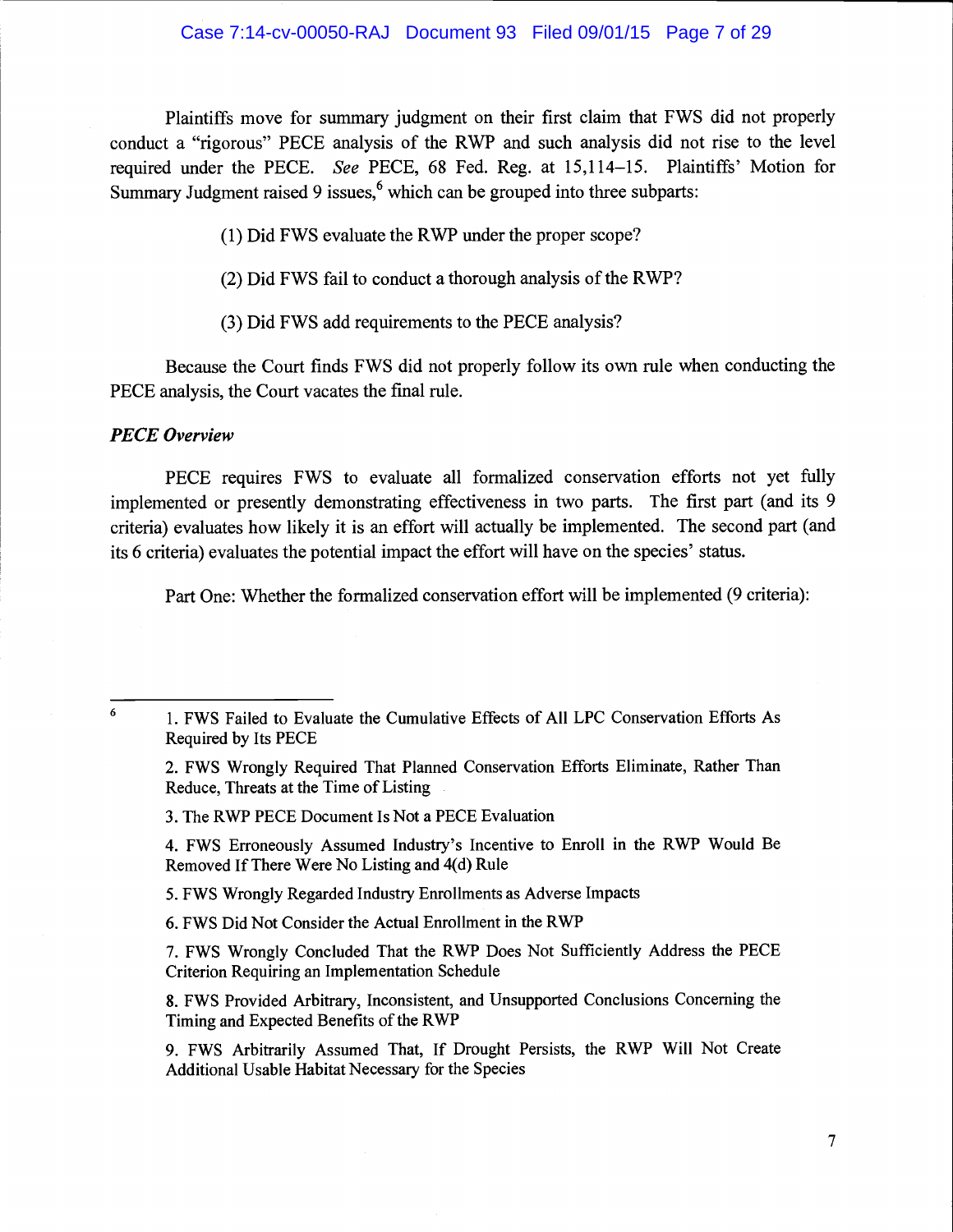- 1. The conservation effort, the parties to the agreement or plan that will implement the effort, and the staffing, funding level, funding source, and other resources necessary to implement the effort are identified.
- 2. The legal authority of the parties to the agreement or plan to implement the formalized conservation effort, and the commitment to proceed with the conservation effort are described.
- 3. The legal procedural requirements (e.g., environmental review) necessary to implement the effort are described, and information is provided indicating that fulfillment of these requirements does not preclude commitment to the effort.
- 4. Authorizations (e.g., permits, landowner permission) necessary to implement the conservation effort are identified, and a high level of certainty is provided that the parties to the agreement or plan that will implement the effort will obtain these authorizations.
- 5. The type and level of voluntary participation (e.g., number of landowners allowing entry to their land, or number of participants agreeing to change timber management practices and acreage involved) necessary to implement the conservation effort is identified, and a high level of certainty is provided that the parties to the agreement or plan that will implement the conservation effort will obtain that level of voluntary participation (e.g., an explanation of how incentives to be provided will result in the necessary level of voluntary participation).
- 6. Regulatory mechanisms (e.g., laws, regulations, ordinances) necessary to implement the conservation effort are in place.
- 7. A high level of certainty is provided that the parties to the agreement or plan that will implement the conservation effort will obtain the necessary funding.
- 8. An implementation schedule (including incremental completion dates) for the conservation effort is provided.
- 9. The conservation agreement or plan that includes the conservation effort is approved by all parties to the agreement or plan.

PECE, 68 Fed. Reg. at 15,114-15

Part Two: Whether the conservation effort will be effective (6 criteria):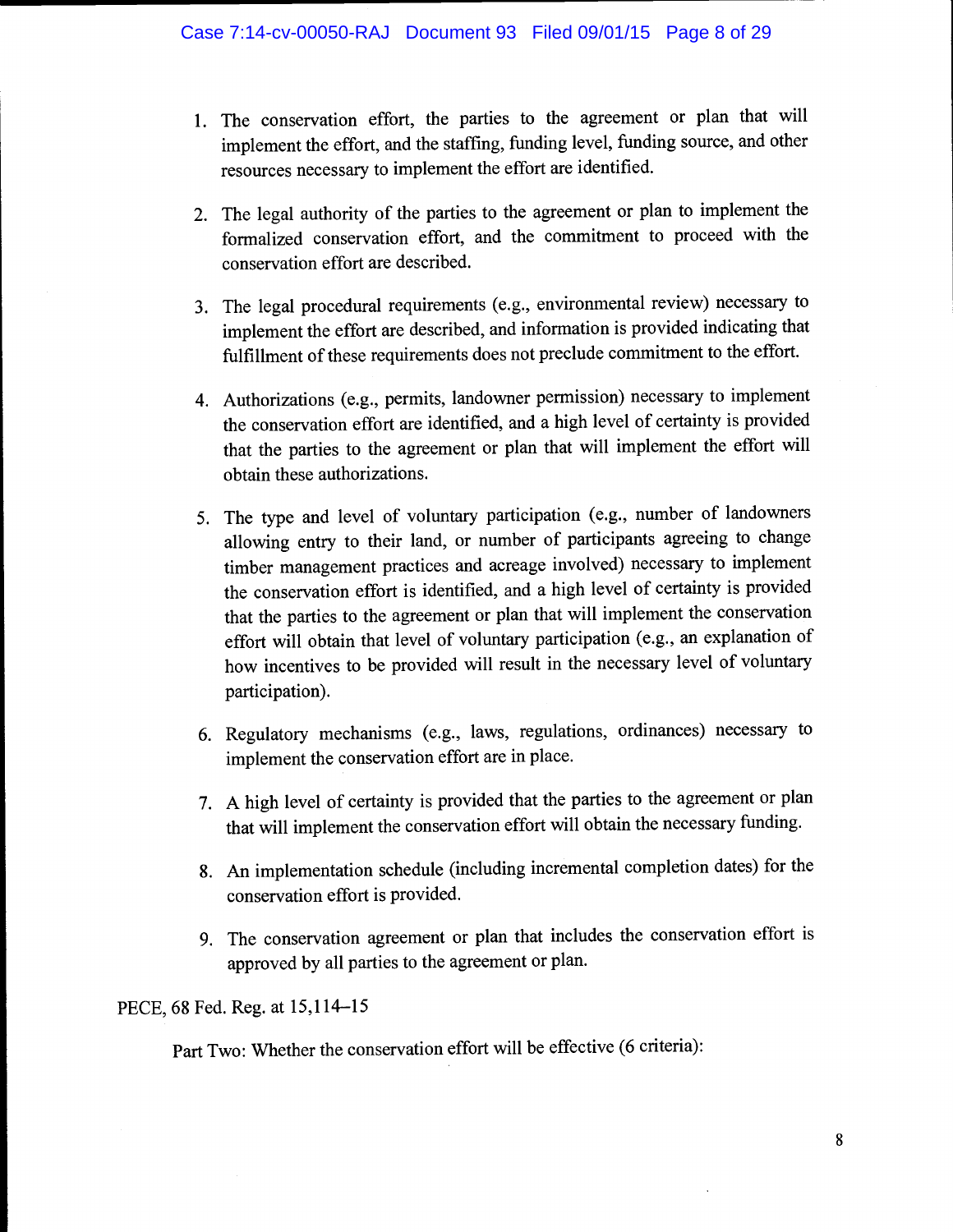- 1. The nature and extent of threats being addressed by the conservation effort are described, and how the conservation effort reduces the threats is described.
- 2. Explicit incremental objectives for the conservation effort and dates for achieving them are stated.
- 3. The steps necessary to implement the conservation effort are identified in detail.
- 4. Quantifiable, scientifically valid parameters that will demonstrate achievement of objectives, and standards for these parameters by which progress will be measured, are identified.
- 5. Provisions for monitoring and reporting progress on implementation (based on compliance with the implementation schedule) and effectiveness (based on evaluation of quantifiable parameters) of the conservation effort are provided.
- 6. Principles of adaptive management are incorporated.

Id. at 15,115. Overall, FWS needs to be certain that a formalized conservation effort improves the status of the species at the time of the listing determination after considering all the information. PECE, 68 Fed. Reg. at  $15,100$ .

## 1. What is the scope and purpose of the PECE?

Plaintiffs contend FWS failed to evaluate the cumulative effects of all LPC conservation efforts as required by FWS's PECE, instead reviewing the RWP in isolation of all other pending and existing conservation efforts. Plaintiffs argue the PECE evaluation should consider not only the RWP, but its cumulative impact in conjunction with all other current and pending efforts. Defendants contend the PECE was created only to review the potential effects of a pending effort and to determine whether the effort will actually be implemented. (Doc. 74 at 9-12). The PECE analysis of that effort is then considered and discussed within the final rule and listing determination in conjunction with all other efforts and information available. (Id.).

As a threshold matter, the Court must consider the proper level of deference to be given to FWS's interpretation of the PECE. If the PECE is unambiguous then no deference to FWS's interpretation is required. See Belt v. EmCare, Inc., 444 F.3d 403, 408 (5th Cir. 2006) (citing Auer v. Robbins, 519 U.S. 452, 461 (1997)). If it is ambiguous, however, the analytical framework depends on whether FWS is interpreting its statute or regulation. An agency's

 $\frac{7}{7}$  "[F]or formalized conservation efforts not fully implemented, or where the results have not been demonstrated, [FWS] will consider the PECE criteria in our evaluation of whether, and to what extent, the formalized conservation efforts affect the species' status under the Act." PECE, 68 Fed. Reg. at 15,102.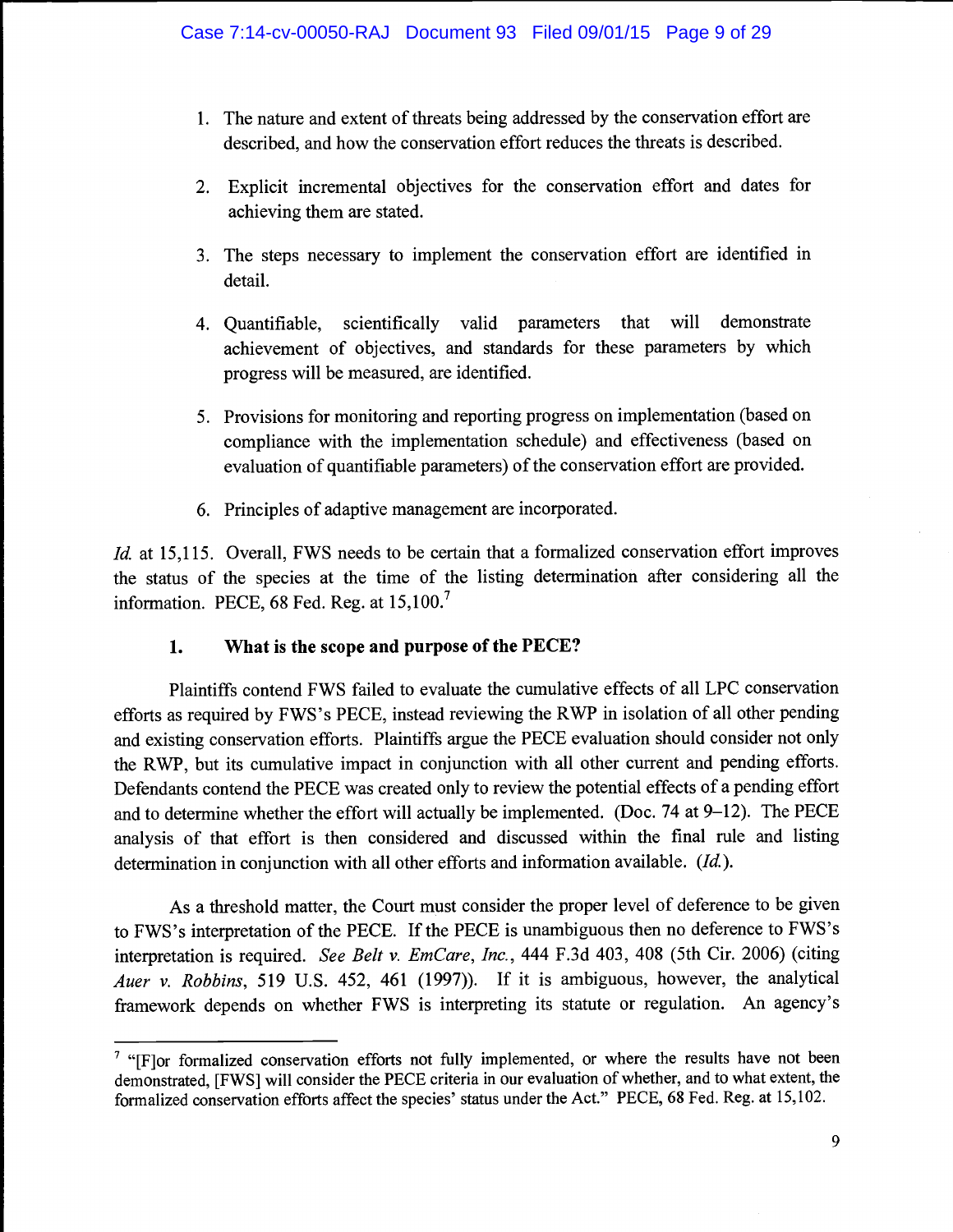interpretation of an ambiguous statute is entitled to Chevron deference when the interpretation is promulgated in the exercise of the agency's formal rule-making authority. See Chevron, U.S.A., Inc. v. Nat'l Res. Def. Council, Inc., 467 U.S. 837, 843 (1984). Chevron requires deference to an agency's interpretation of an ambiguous statute if such interpretation is permissible. See id.

An agency's interpretation of its own ambiguous regulation is generally entitled to Auer deference, which defers to an agency's interpretation of its own ambiguous regulation unless "plainly erroneous or inconsistent with the regulation." See Auer v. Robbins, 519 U.S. 452, 461 (1997); see also Christensen v. Harris Cnty., 529 U.S. 576, 587 (2000) (interpretations contained in policy statements, which lack the force of law, do not warrant Chevron-style deference.). If the regulation is unambiguous, the Court may nonetheless consider the agency's interpretation, but only according to its persuasive power. See Belt, 444 F.3d at 408 (citing Christensen, 529 U.S. at 588).

Because the PECE is a creature of FWS's own design through the APA rulemaking procedure, FWS's interpretation of it would be controlling if the PECE were ambiguous unless plainly erroneous or inconsistent with the language of the policy itself. See Auer, 519 U.S. at 461; Robertson v. Methow Valley Citizens Council, 490 U.S. 332, 359 (1989). However, the Court finds the PECE is unambiguous, therefore, FWS's interpretation of the PECE is irrelevant.

The PECE establishes a consistent set of criteria for FWS to follow when evaluating formalized conservation efforts not yet fully implemented or fully demonstrating their effectiveness. PECE, 68 Fed. Reg. at 15,104. The purpose of this analysis is to determine how an effort will affect the overall status of a species and how likely it is to be implemented. Id. ("The criteria of PECE set a rigorous standard for analysis and assure a high level of certainty associated with formalized conservation efforts that have not been implemented, or have yet to yield results, in order to determine that the status of the species has improved."). This prospective evaluation is important because under the ESA, FWS must, at the time of the listing decision, "determine whether any species is an endangered species or a threatened species because of any" of five enumerated listing factors.<sup>8</sup> 16 U.S.C. § 1533(a)(1)(A)–(E). By their very nature, formalized plans not yet fully implemented or demonstrating their effectiveness will not have produced any meaningful results concerning these five ESA factors at the time of listing. Therefore, FWS created the PECE to ensure these plans were still able to contribute to a listing decision analysis. The PECE ensures fledgling plans have the opportunity to make a listing unnecessary, or contribute to that determination. PECE, 68 Fed. Reg. at 15,102 ("[F]or formalized conservation efforts not fully implemented, or where the results have not been

 $<sup>8</sup>$  (1) the present or threatened destruction, modification, or curtailment of its habitat or range; (2)</sup> overutilization for commercial, recreational, scientific, or educational purposes; (3) disease or predation; (4) the inadequacy of existing regulatory mechanisms; or (5) other natural or manmade factors affecting its continued existence. 16 U.S.C. § 1533(a)(1)(A)–(E).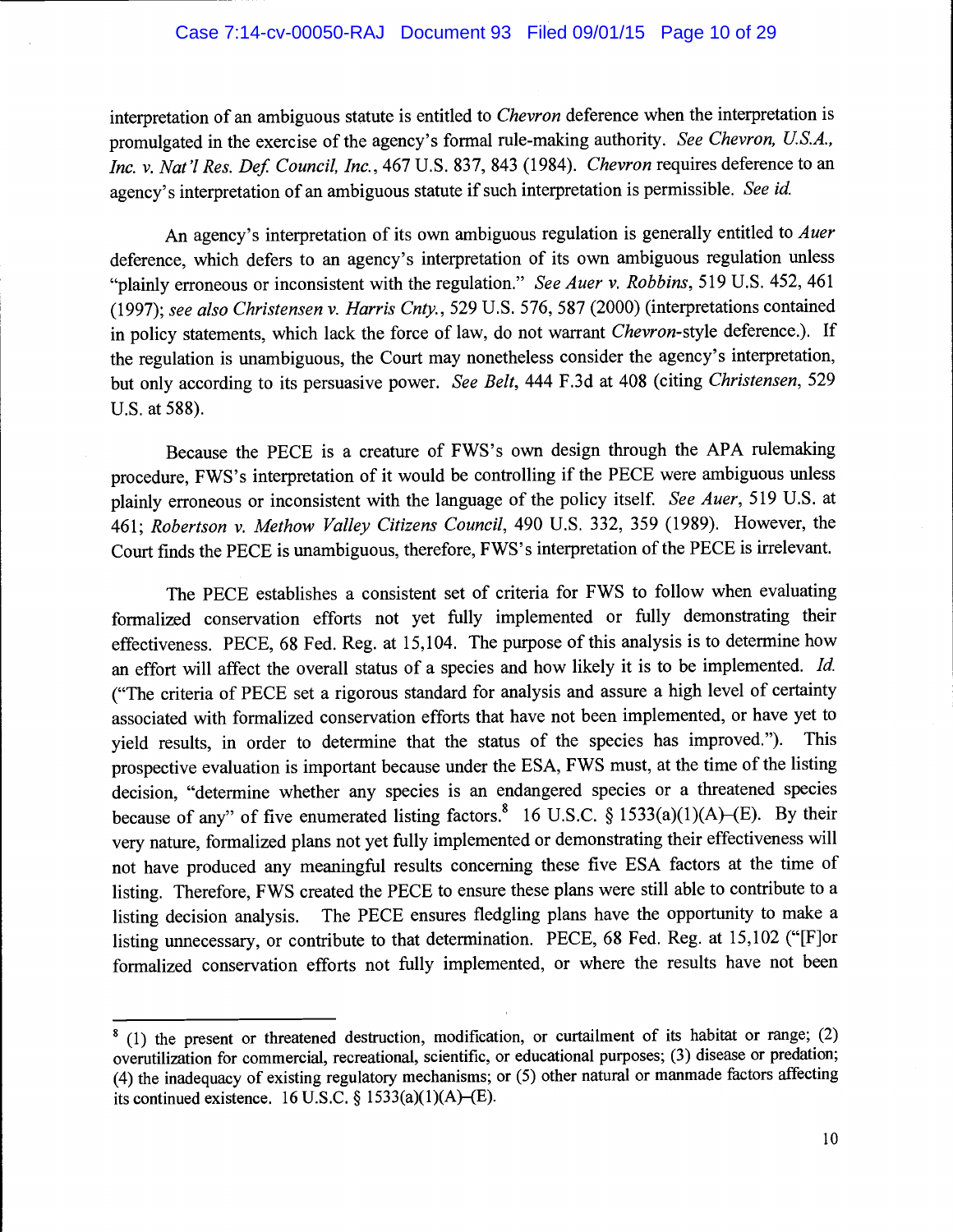demonstrated, [FWS} will consider the PECE criteria in our evaluation of whether, and to what extent, the formalized conservation efforts affect the species' status under the Act.").

In sum, while other efforts already in place are evaluated on the basis of whether they have adequately reduced or eliminated a threat, fledging efforts not yet demonstrating effectiveness must be evaluated under the PECE. The PECE determines whether a fledgling effort "improves" a species' status by evaluating (1) the projected likelihood that a given effort will actually be implemented and (2) the projected effectiveness of that effort. PECE, 68 Fed. Reg. at 15,100-01. If FWS has confidence the effort will be effective in the future at adequately reducing or eliminating a threat to the species, as well as confidence the effort will be implemented, that consideration may influence FWS to not list the species as threatened or endangered. See, e.g., Defenders of Wildlife, 70 F. Supp. 3d 191-92 & n.11.

# 2. Did FWS conduct a thorough analysis of the RWP as the PECE required?

The Court finds FWS did not apply the PECE properly in its evaluation of the RWP. The RWP PECE evaluation is entitled to only "some" deference. See Christensen, 529 U.S. at 586- 87 (agency interpretations that lack force of law do not warrant Chevron-style deference); Reno v. Koray, 515 U.S. 50, 61(1995) (internal agency guidelines not "subject to the rigors of the Administrative Procedure Act, including public notice and comment," are entitled only to "some deference"). The standard of review for the RWP PECE evaluation is significantly less deferential, analyzed under Skidmore v. Swift & Co., 323 U.S. 134, 140 (1944), as it was not drafted pursuant to the rigors of the APA.<sup>9</sup> Nonetheless, FWS's PECE evaluation of the RWP is still entitled to "some" deference. See Skidmore, 323 U.S. at 140 (an administrative agency's interpretative rules deserve deference according to their persuasiveness). Under Skidmore, the findings and conclusions within FWS's PECE evaluation of the RWP are not controlling, but will be given the proper weight in accordance with the thoroughness and validity of its reasoning, as well as its consistency with other pronouncements. See id.<sup>10</sup>

Here, Plaintiffs contend FWS wrongly made inconsistent and incorrect assumptions and conclusions about the RWP's prospective impact and implementation based on the evidence presented. Several conclusions were based on cursory examination. The Court finds FWS's determinations here are not entitled to deference because its analysis was not sufficiently

<sup>&</sup>lt;sup>9</sup> Moreover, because the Court previously found the PECE itself was an unambiguous policy, weight is only given to FWS's application of the PECE to the RWP to the extent it is persuasive. See Belt, <sup>444</sup> F.3d at 408.

<sup>&</sup>lt;sup>10</sup> "[T]he rulings, interpretations and opinions of the Administrator under [an] Act, while not controlling upon the courts by reason of their authority, do constitute a body of experience and informed judgment to which courts and litigants may properly resort for guidance. The weight of such a judgment in a particular case will depend upon the thoroughness evident in its consideration, the validity of its reasoning, its consistency with earlier and later pronouncements, and all those factors which give it power to persuade, if lacking power to control." Skidmore, 323 U.S. at 140.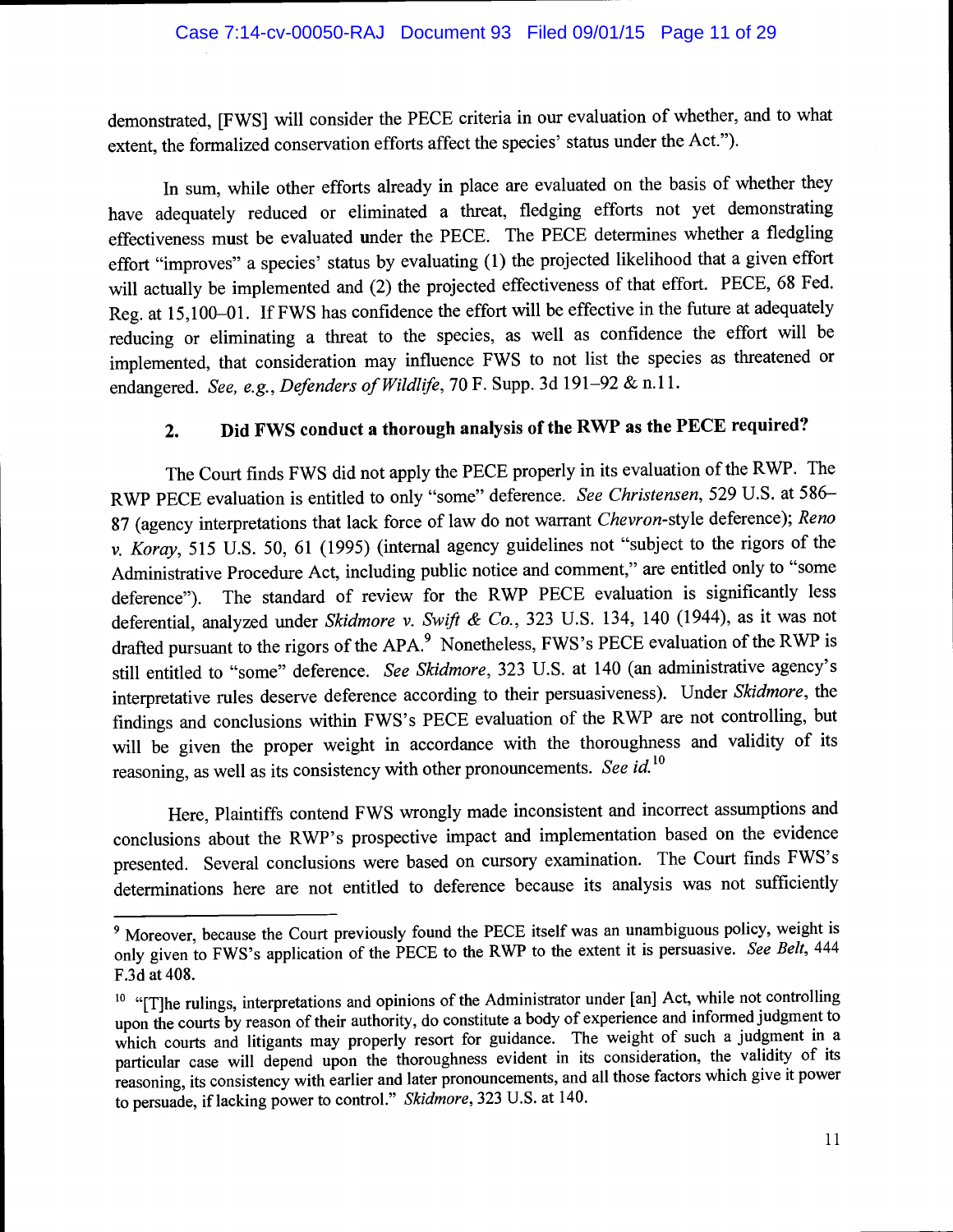thorough, nor was its reasoning valid as important and material information were not considered in reaching the decision. See Skidmore, 323 U.S. at 140.

Moreover, as explained below, even under more deferential standards such as Auer and State Farm,<sup>11</sup> the Court finds the RWP PECE evaluation still falls short. FWS failed to conduct the "rigorous" analysis of the RWP in several key portions that the PECE prescribed and failed to consider important and material information as well as important aspects of the problem, rendering its conclusions therein arbitrary and capricious. See 5 U.S.C. § 706(2)(A); State Farm, 463 U.S. at 43; PEcE, 68 Fed. Reg. at 15,104 ("The criteria of PECE set a rigorous standard for analysis...."). Similarly, FWS also evaluated the RWP and reached a conclusion in a manner inconsistent with its own final policy (the PECE). See Auer, 519 U.S. at 461.

The following discussion summarizes FWS's two-part (and 15 criteria) PECE evaluation of the RWP. (LPC RWP PECE analysis\_03142014\_FinalClean (l).docx, LRI Doc. 167 at L004029). As explained below, the Court finds FWS's RWP PECE evaluation and conclusions were arbitrary and capricious. See 5 U.S.C. § 706(2)(A); San Luis Obispo, 789 F.2d at 37.

At the outset, FWS made a critical assumption that shaped the entire RWP PECE evaluation: "{T]his analysis assumes that if a listing of the lesser prairie-chicken is precluded, much of the incentive for industry to enroll in the rangewide plan would be removed after March 31, 2014." (LPC RWP PECE analysis\_03142014\_FinalClean (1).docx, LRI Doc. 167 at L004029). No explanation was offered for this assumption other than the fact that the listing decision was due on March 31, 2014. (Id.). This conclusory assumption was arbitrary and capricious as no substantive basis was provided, legitimate or otherwise. FWS stated in the PECE, "It is our intention and belief that the PECE criteria will actually increase the voluntary participation in conservation agreements by increasing the likelihood that parties' voluntary efforts and commitments that have yet to be implemented or have yet to demonstrate results will play a role in a listing decision." PECE, 68 Fed. Reg. at 15,104. FWS apparently abandoned that belief without offering adequate, let alone any, rationale. Moreover, this assumption replaced and prevented any meaningful analysis for Part One of the PECE analysis: Whether the conservation effort will be implemented. This assumption further tainted a large portion of Part Two as well: Whether the conservation effort will be effective.

 $11$  463 U.S. 29, 43 (1983). State Farm is known for its "hard look" approach to the arbitrary and capricious standard. This requires an agency to examine the relevant data and articulate a satisfactory explanation for its action including a "rational connection between the facts found and the choice made." State Farm, 463 U.S. 29, 43 (1983). Review of that explanation requires a court to determine "whether the decision was based on a consideration of the relevant factors and whether there has been a clear error of judgment." Id. Additionally, an agency rule is also considered arbitrary and capricious if the agency has "relied on factors which Congress has not intended it to consider, entirely failed to consider an important aspect of the problem, offered an explanation for its decision that runs counter to the evidence before the agency, or is so implausible that it could not be ascribed to a difference in view or the product of agency expertise." Id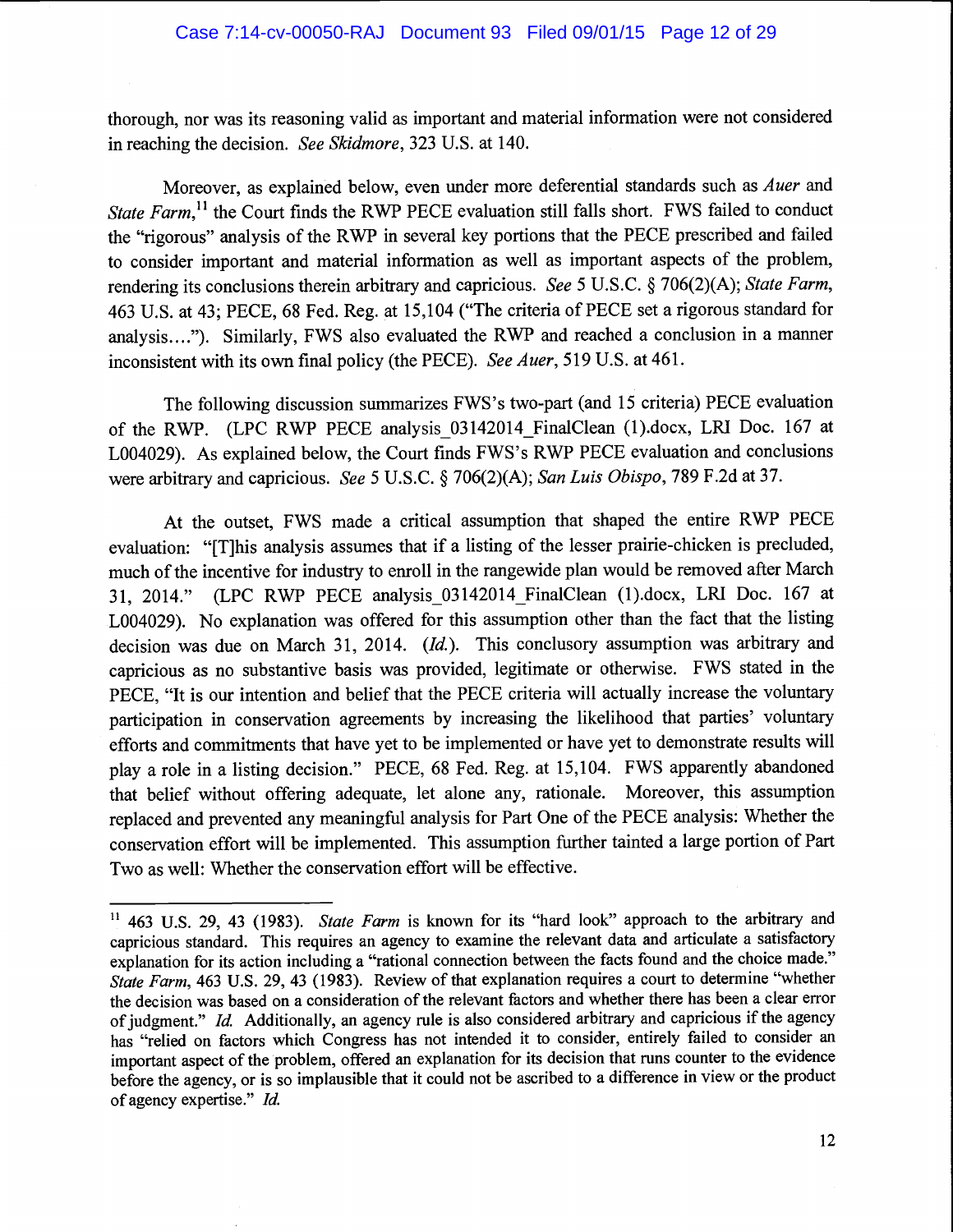## Case 7:14-cv-00050-RAJ Document 93 Filed 09/01/15 Page 13 of 29

As demonstrated in the discussion below, this error was material, negatively affecting the outcome in many critical findings.

# Part One: Whether the formalized conservation effort will be implemented.

- 1. The conservation effort, the parties to the agreement or plan that will implement the effort, and the staffing, funding level, funding source, and other resources necessary to implement the effort are identified.
	- Parties: FWS notes that the parties are clearly identified "[a]t a broad scale." The RWP will be administered by state wildlife agencies through the Western Association of Fish and Wildlife Agencies (WAFWA), which include: Colorado Parks and Wildlife; Kansas Department of Wildlife, Parks and Tourism; New Mexico Department of Game and Fish; Oklahoma Department of Wildlife Conservation; and Texas Parks and Wildlife Department. (LPC RWP PECE analysis 03142014 FinalClean (1).docx, LRI Doc. <sup>167</sup>at L004029-30). However, FWS states there is a high level of uncertainty concerning private participants "[alt the finer scale" because private participation is voluntary and therefore FWS cannot ascertain who or how many private participants will enroll until enrollment.  $(Id.)$ . At the time the PECE analysis was conducted, 17 industry participants were enrolled in the RWP and 169,534 qualified acres were enrolled, but no landowners had enrolled.<sup>12</sup> (Id.). Because no landowners had yet enrolled, FWS found there was "a high level of uncertainty regarding who will implement the conservation practices to offset industry enrollment and associated impacts."  $(Id.)$ . The Court finds this assessment was neither thorough nor valid as FWS failed to consider important and material information necessary to make a proper PECE evaluation. See Skidmore, 323 U.S. at 140; see also State Farm, 463 U.S. at 43. Further, this failure was inconsistent with the requirements of PECE, see Auer, 519 U.S. at 461, constituting material error.

<sup>&</sup>lt;sup>12</sup> Prior to the publication deadline, on March 24, 2014, industry enrollment had increased to 28 companies and 9 additional companies were in discussions with WAFWA or in the process of added additional acreage. (LEPC Range-wide Plan - enrollment update 03/24/2014, LRI Doc. 68 at L001610). Industry participants had committed 3.65 million acres where voluntary conservation measures would be implemented. (Id.). Finally, industry participants had paid a total of \$20,714,345.25 in enrollment fees, which would be used by WAFWA to implement conservation efforts. (Id.).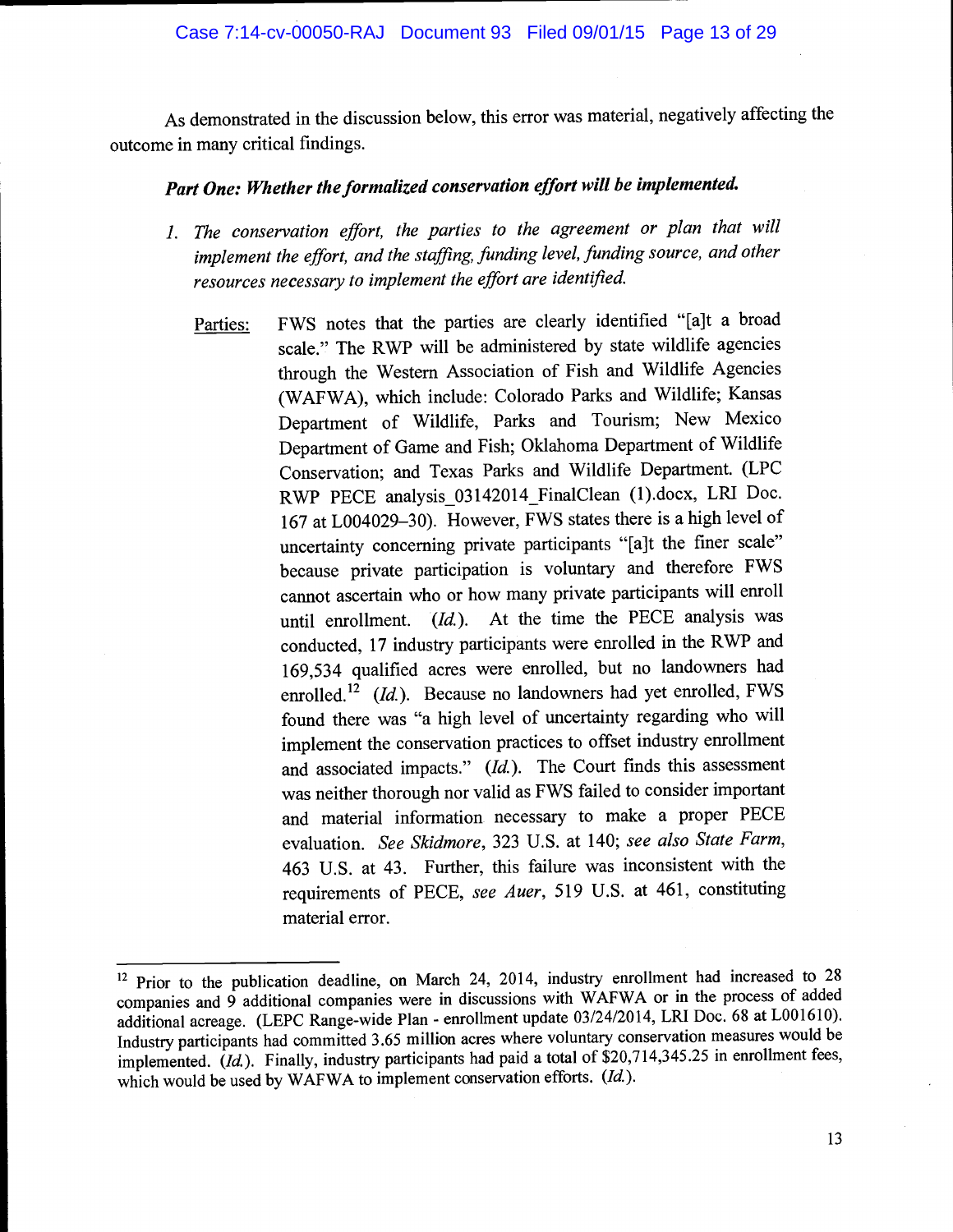Although no landowners had yet to enroll, the enrollment period was ongoing and, in fact, had just opened. This fact is important because PECE is intended to look forward and make a projection as to the number of landowners it anticipated. See PECE, 68 Fed. Reg. 15,100. FWS did not do this. Instead, FWS focused only on the current level of landowner enrollment at the time of the PECE analysis, which was zero. But forecasting based solely on one fact-current participation-would have been unreasonable even if some landowners had already been enrolled. Forecasting requires an assessment of multiple factors, particularly if the confidence in such an assessment is to be high. FWS should have considered factors not presently included in the record, such as prior industry and landowner participation in other conservation efforts in the area and FWS's assessment of RWP's incentives (e.g., Was it a good deal? Would those incentives make landowner participation more likely?),<sup>13</sup> among other things. FWS also failed to include in its analysis the most recent numbers it received prior to the publication deadline. The administrative record indicates FWS was aware enrollment was growing and would continue to do so, prior to the listing decision deadline. (LEPC Range-wide Plan enrollment update 03/24/2014, LRI Doc. 68 at L001610-11) ("Industry enrollment under the RWP and CCAA has been rapid and extremely significant."); (Doc. 90 at 52). Failure to consider this new information constituted error as "[p]roperly analyzing the risks of an action requires an agency to use updated information or data; reliance on out-of-date or incomplete information may render the analysis of effects speculative and uncertain...." See City of Dallas, Tex. v. Hall, 562 F.3d 712, 720 (5th Cir. 2009). These new numbers indicated pending landowner applications, which would have addressed FWS's main concern: lack of landowner participation. Yet FWS did not attempt to forecast future enrollment, nor did it make any effort to consider additional important factors. This was a material error in application of the PECE, rendering FWS's conclusions invalid. See Skidmore, 323

<sup>&</sup>lt;sup>13</sup> This information is critical because the RWP itself acknowledges that the success of the plan is dependent on the appeal of its incentives. (LPC RWP Final.21102013.pdf, LRI Doc. 667 at L014562) ("To be successful, the conservation strategy must emphasize delivery of habitat improvement in focal areas and connectivity zones by maximizing incentives to encourage landowners to engage in LPC habitat improvements. This has to be either economically neutral or economically advantageous to the landowner.").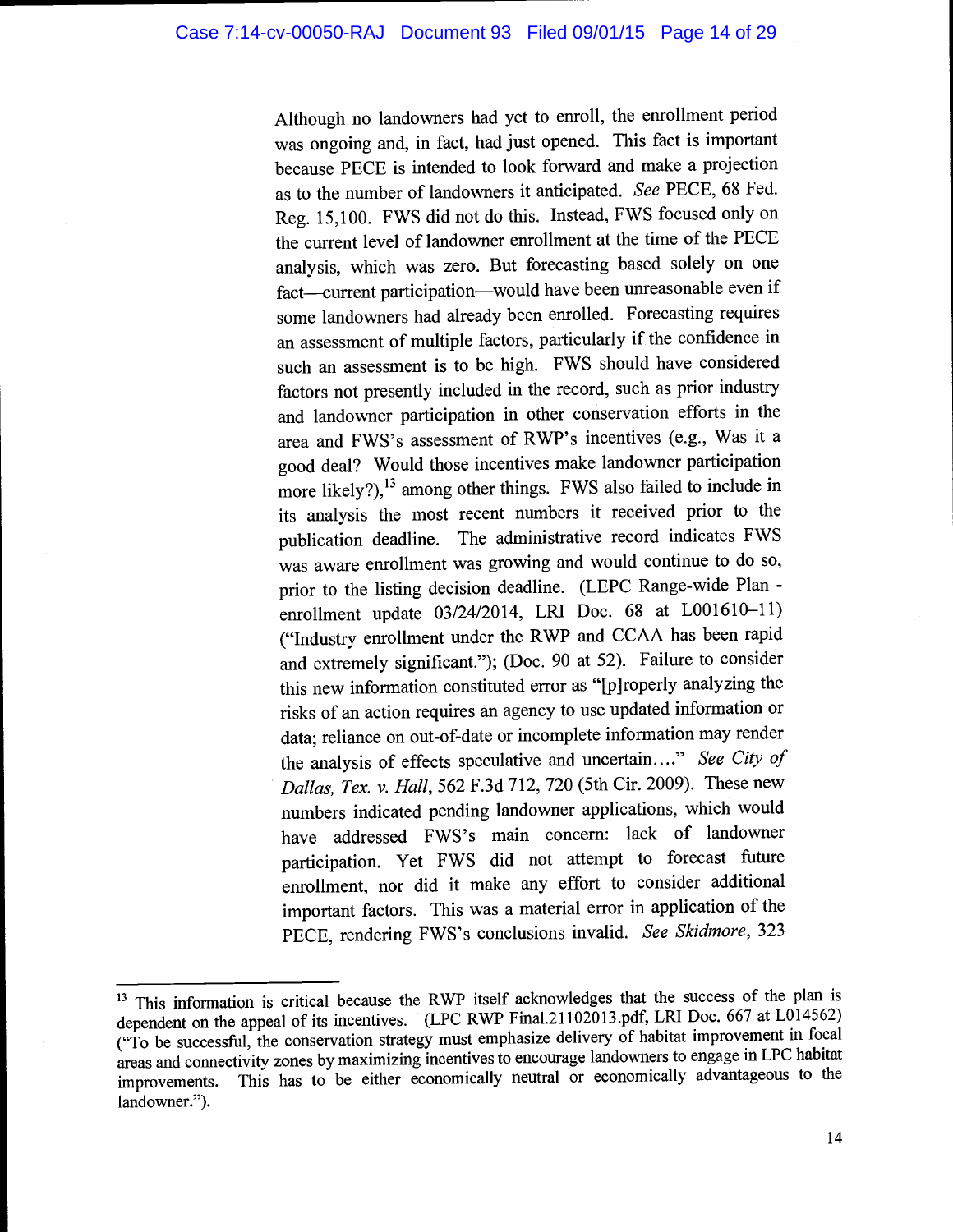U.S. at 140; see also State Farm, 463 U.S. at 43; Auer, 519 U.S. at 461. FWS should have made an effort to look forward-to make an educated forecast-yet it chose to focus entirely on the present enrollment and participation numbers, excluding many other potentially material factors.

Accordingly, the Court finds FWS acted arbitrarily and capriciously, erring in these respects. See 5 U.S.C. § 706(2)(A); Skidmore, 323 U.S. at 140; see also State Farm, 463 U.S. at 43; Auer, 519 U.S. at 461.

- Staffing: The RWP provides for a program manager position, 8 technical<br>staff members/biologists, 2 eco-regional coordinators, 5 staff members/biologists, administrators, and a geographic information systems coordinator. FWS concluded the RWP would be sufficiently staffed. (LPC RWP PECE analysis\_03142014\_FinalClean (1).docx, LRI Doc. <sup>167</sup>at L004030). Plaintiffs did not explicitly object to this finding. The Court deems this finding reasonable as it contains a rational connection to the facts.
- Funding: The PECE identifies the source of funding as the enrollment and mitigation fees paid by industry participants.  $(Id.)$ . FWS mitigation fees paid by industry participants. expressed a high level of certainty in the existing source of funding, but expressed concern for the source of *future* funding, particularly if FWS decided against listing the LPC as threatened or endangered. (Id.). The Court notes several problems with FWS's conclusion that there is uncertainty regarding the source of future funding. First, the period for enrollment had not yet ended, yet FWS did not attempt to forecast future projections of funding. That is to say, FWS again failed to apply the PECE properly. Here, unlike FWS's assessment concerning landowner enrollment, FWS already had some industry enrollment as a baseline, and there was still time for additional enrollment. FWS noted, "Industry enrollment under the RWP and CCAA has been rapid and extremely significant." (LEPC Range-wide Plan - enrollment update 03/24/2014, LRI Doc. 68 at L001610-11). Even knowing this information, FWS did not attempt to look forward and make a projection. Again FWS erroneously looked to only the present level of industry enrollment and funding to determine there was a high level of uncertainty concerning future industry participation and funding. This was a material error in the application of the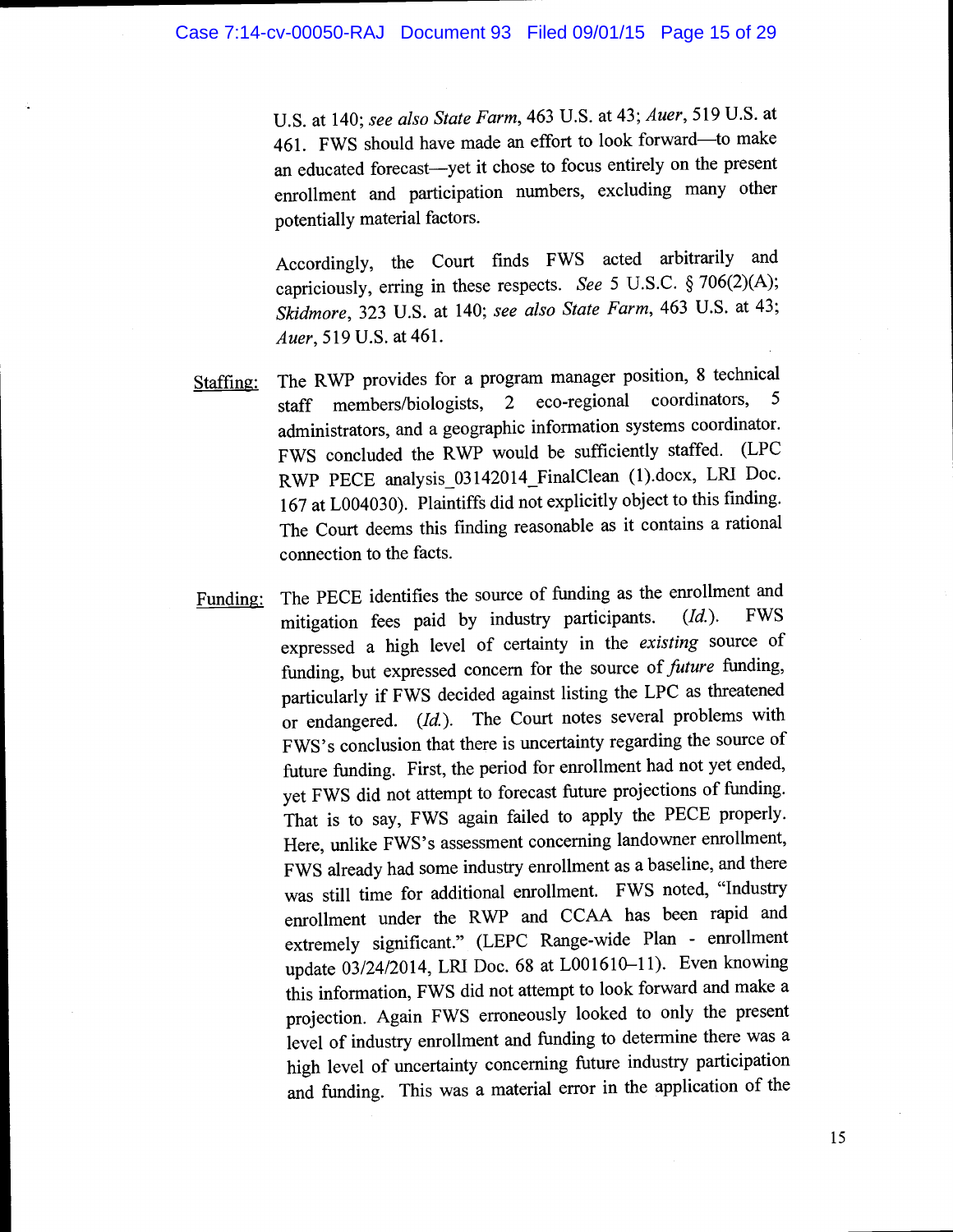PECE to the RWP as FWS failed to conduct a thorough analysis and consider important and material information in reaching a valid determination. See Skidmore, 323 U.S. at 140; see also State Farm, 463 U.S. at 43. The failure to consider this information was inconsistent with the requirements of the PECE, see Auer, 519 U.S. at 461, constituting material error.

Moreover, FWS's determination that "there is a high level of uncertainty that industry would continue to enroll" if FWS decided to not list the LPC as threatened or endangered is based on inconsistent reasoning. FWS stated in the PECE, "It is our intention and belief that the PECE criteria will actually increase the voluntary participation in conservation agreements by increasing the likelihood that parties' voluntary efforts and commitments that have yet to be implemented or have yet to demonstrate results will play a role in a listing decision." PECE, 68 Fed. Reg. at 15,104. FWS apparently abandoned that belief here without offering adequate, let alone any, rationale. FWS's determination is not entitled to deference because its analysis was not sufficiently thorough, nor was its reasoning valid as FWS failed to consider important and material information in reaching its decision. See Skidmore, 323 U.S. at 140; State Farm, 463 U.S. at 43. Further, FWS reached its conclusion in a manner inconsistent with its own final policy (the PECE). See Auer, 519 U.S. at 461.

Accordingly, the Court finds FWS acted arbitrarily and capriciously, erring in these respects. See 5 U.S.C.  $\S 706(2)(A)$ ; Skidmore, 323 U.S. at 140; see also State Farm, 463 U.S. at 43; Auer, 519 U.S. at 461.

- 2. The legal authority of the parties to the agreement or plan to implement the formalized conservation effort, and the commitment to proceed with the conservation effort are described.
	- Authority: FWS concluded the parties to the RWP agreement each have the authority to enter into their agreements with the RWP administrator. (LPC RWP PECE analysis\_03142014\_FinalClean (1).docx, LRI Doc. 167 at L004030-31). The basis for this conclusion was the fact that each industry participant and landowner would enter into separate contracts with the RWP administrator. (Id.).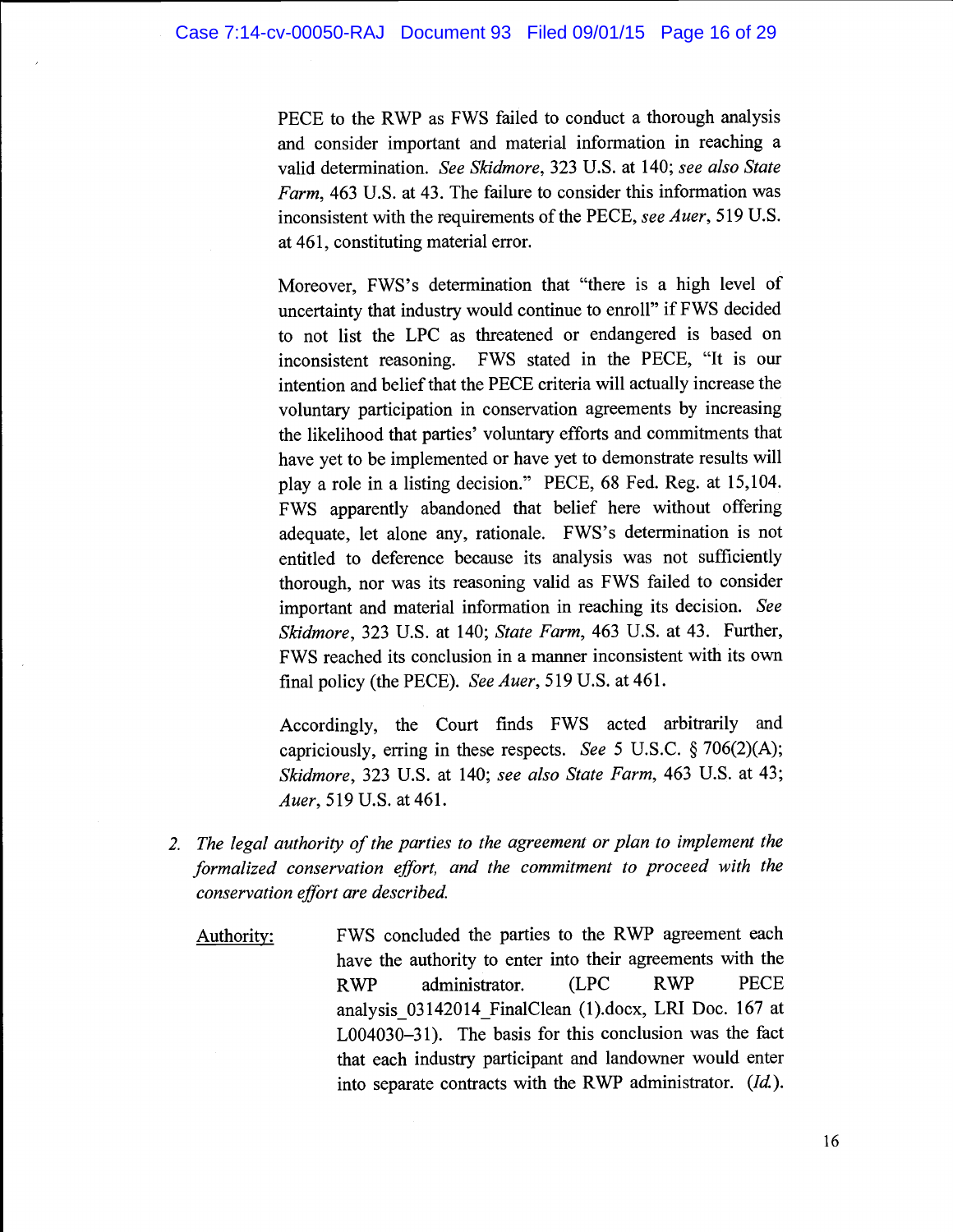Plaintiffs did not explicitly object to this finding. The Court deems this finding reasonable as it contains a rational connection to the facts.

Commitment: FWS determined the commitment of WAFWA was "clear based on the level of effort exerted to create, market, and implement the rangewide plan." (Id. at L004030). However, FWS also concluded the level of commitment by presently enrolled or potential participants was uncertain.  $(Id.)$ . At the time of the RWP PECE evaluation, there were no landowners enrolled. (Id.). FWS noted "preliminary indications of the number of impactors signed up is positive," but expressed a desire for more enrollments. (Id.). FWS concluded, "There is a high level of uncertainty regarding future enrollment, which is necessary to demonstrate the needed commitment." (Id.).

> The Court finds FWS's assessment of this criterion fails to properly apply the PECE guidelines for the same reasons it failed to apply the PECE to Criterion 1: Parties. FWS made no effort to forecast the level of commitment in the future. In making its determination, FWS considered only the present level of enrollment, which was not sufficient at that time. No other factors—important or otherwise—were considered in making the determination. FWS should have considered factors not presently included in the record, such as prior industry and landowner participation in other conservation efforts in the area and FWS's assessment of RWP's incentives (e.g., Was it a good deal? Would those incentives make landowner participation more likely?). FWS also failed to include in its analysis the most recent numbers it received prior to the publication deadline. These numbers indicated pending landowner applications, which would have addressed FWS's main concern: lack of landowner participation. FWS acknowledged during the summary judgment hearing that it received these updated enrollment numbers prior to the publication deadline for the final rule and listing determination, (Doc. 90 at 52), but FWS made no effort to include or consider them. This constituted material error as "reliance on out-of-date or incomplete information may render the analysis of effects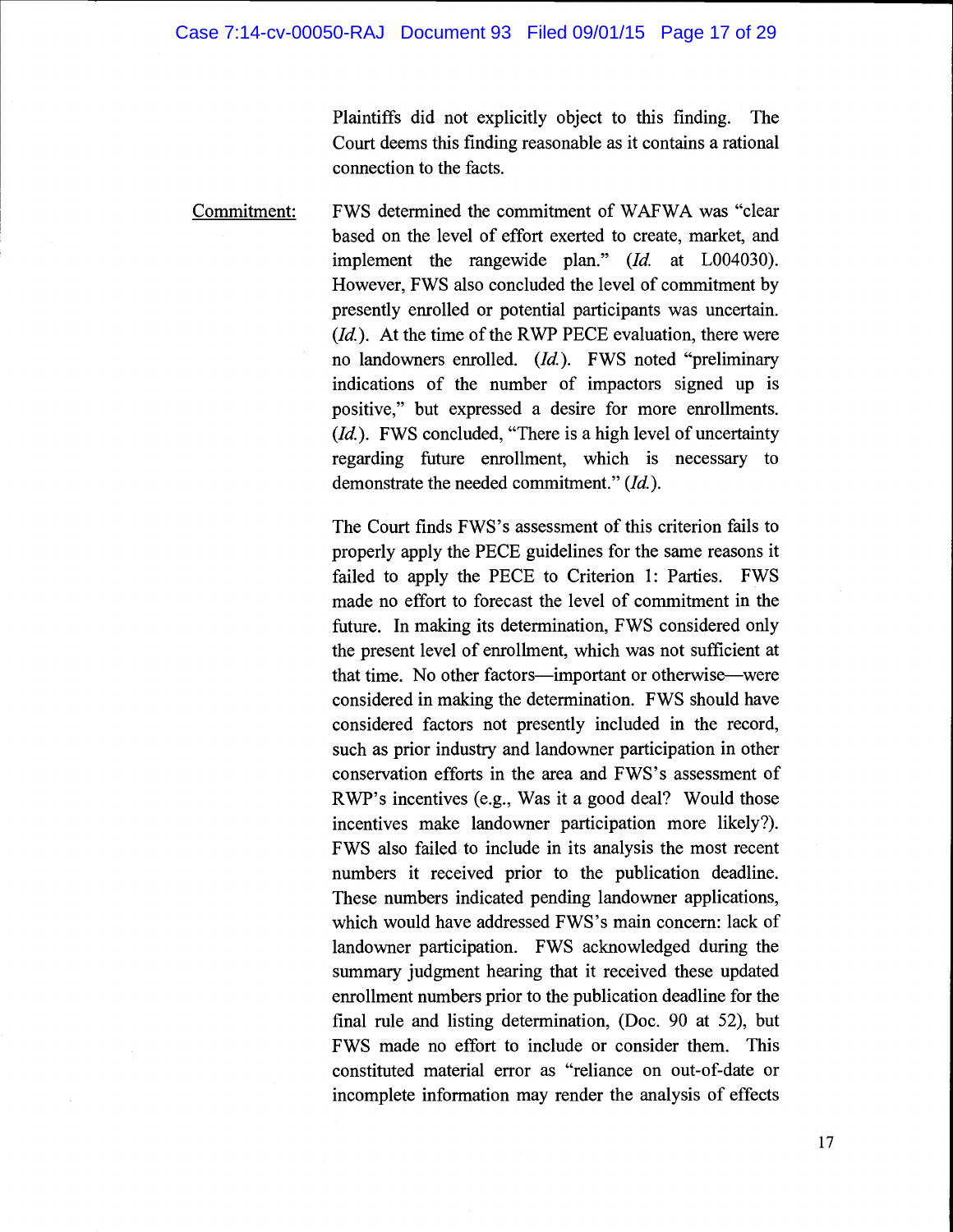speculative and uncertain." See City of Dallas, Tex., 562 F.3d at 720. The Court finds this new information should and could have been considered in the RWP PECE evaluation, but it was not. This was material error. FWS failed to properly apply the PECE to the RWP here.

Additionally, FWS downplayed the significance of industry enrollment here, simply because no "landowners," which FWS characterized as individuals enrolling offsetting land, had yet enrolled. (LPC RWP PECE analysis\_03142014\_FinalClean (1).docx, LRI Doc. 167 at  $L004030-31$ ). While offset land—where no activity negatively affecting the LPC range occurs—is an important aspect of the RWP, land enrolled by industry participants is an equally important aspect because industry participants agree to restrict and minimize activity that is harmful to the LPC range. FWS failed to factor in this important aspect when it drew its conclusion based largely on lack of present landowner enrollment. This was also a material error in the application of the PECE.

Accordingly, the Court finds FWS acted arbitrarily and capriciously, erring in these respects. See 5 U.S.C. § 706(2)(A); Skidmore, 323 U.S. at 140; see also State Farm, 463 U.S. at 43; Auer, 519 U.S. at 461.

3. The legal procedural requirements (e.g., environmental review) necessary to implement the effort are described, and information is provided indicating that fulfillment of these requirements does not preclude commitment to the effort.

FWS concluded that this factor was satisfied, as it was not aware of any legal procedural requirements needed to implement the RWP. (LPC RWP PECE analysis 03142014 FinalClean (1).docx, LRI Doc. 167 at L004031). Plaintiffs did not explicitly object to this finding. The Court deems this finding reasonable as it contains a rational connection to the facts.

4. Authorizations (e.g., permits, landowner permission) necessary to implement the conservation effort are identified, and a high level of certainty is provided that the parties to the agreement or plan that will implement the effort will obtain these authorizations.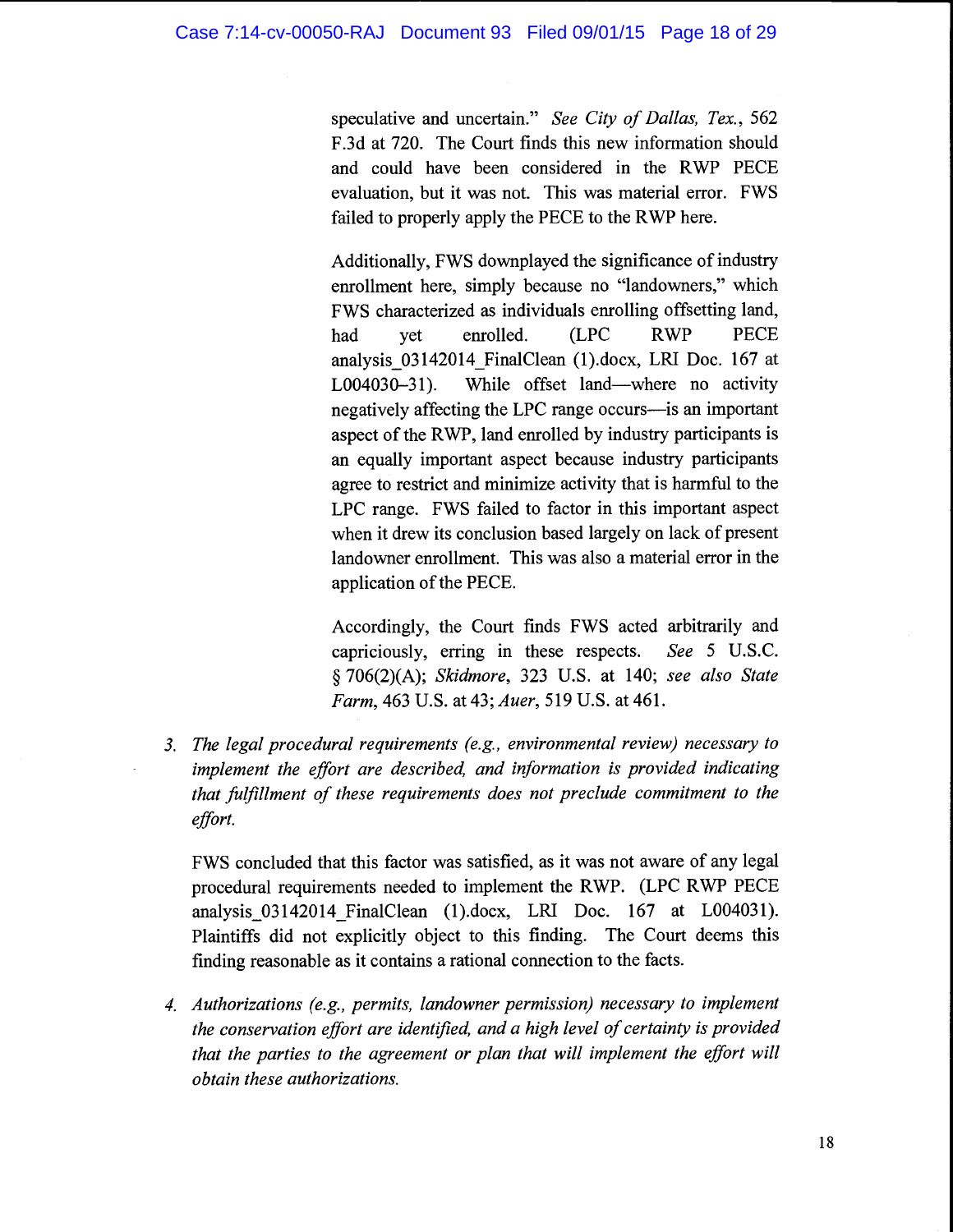FWS concluded the authorizations necessary to implement the RWP, such as permits, were already in place and expressed a high level of certainty that future landowner participants would have the authority to implement the appropriate conservation practices under the RWP. (Id.). Plaintiffs did not explicitly object to this finding. The Court deems this finding reasonable as it contains a rational connection to the facts.

5. The type and level of voluntary participation (e.g., number of landowners allowing entry to their land, or number of participants agreeing to change timber management practices and acreage involved) necessary to implement the conservation effort is identified, and a high level of certainty is provided that the parties to the agreement or plan that will implement the conservation effort will obtain that level of voluntary participation (e.g., an explanation of how incentives to be provided will result in the necessary level of voluntary participation).

FWS concluded that the "number and distribution of participants needed to effectively implement the rangewide plan is not identified." (LPC RWP PECE analysis\_03 142014\_FinalClean (1).docx, LRI Doc. 167 at L004032). At the time of the RWP PECE evaluation, no landowners had yet enrolled, but the enrollment period was still ongoing. FWS acknowledged during the summary judgment hearing that it received updated enrollment numbers prior to the publication deadline for the final rule and listing determination. (Doc. 90 at 52). The Court previously found it was material error for FWS to not consider these new enrollment applications in forecasting an expected level of commitment and funding going forward. See PECE, 68 Fed. Reg. at 15,102.<sup>14</sup> The Court finds material error here for the same reasons. Accordingly, the Court finds FWS acted arbitrarily and capriciously, erring in these respects. See 5 U.S.C. § 706(2)(A); Skidmore, 323 U.S. at 140; see also State Farm, 463 U.S. at 43; Auer, 519 U.S. at 461.

<sup>&</sup>lt;sup>14</sup> "If a listing proposal is under review, we will consider any conservation effort. We will evaluate the status of the species in the context of all factors that affect the species' risk of extinction, including all known conservation efforts whether planned, under way, or fully implemented. However, for formalized conservation efforts not fully implemented, or where the results have not been demonstrated, we will consider the PECE criteria in our evaluation of whether, and to what extent, the formalized conservation efforts affect the species' status under the Act." PECE, 68 Fed. Reg. at 15,102.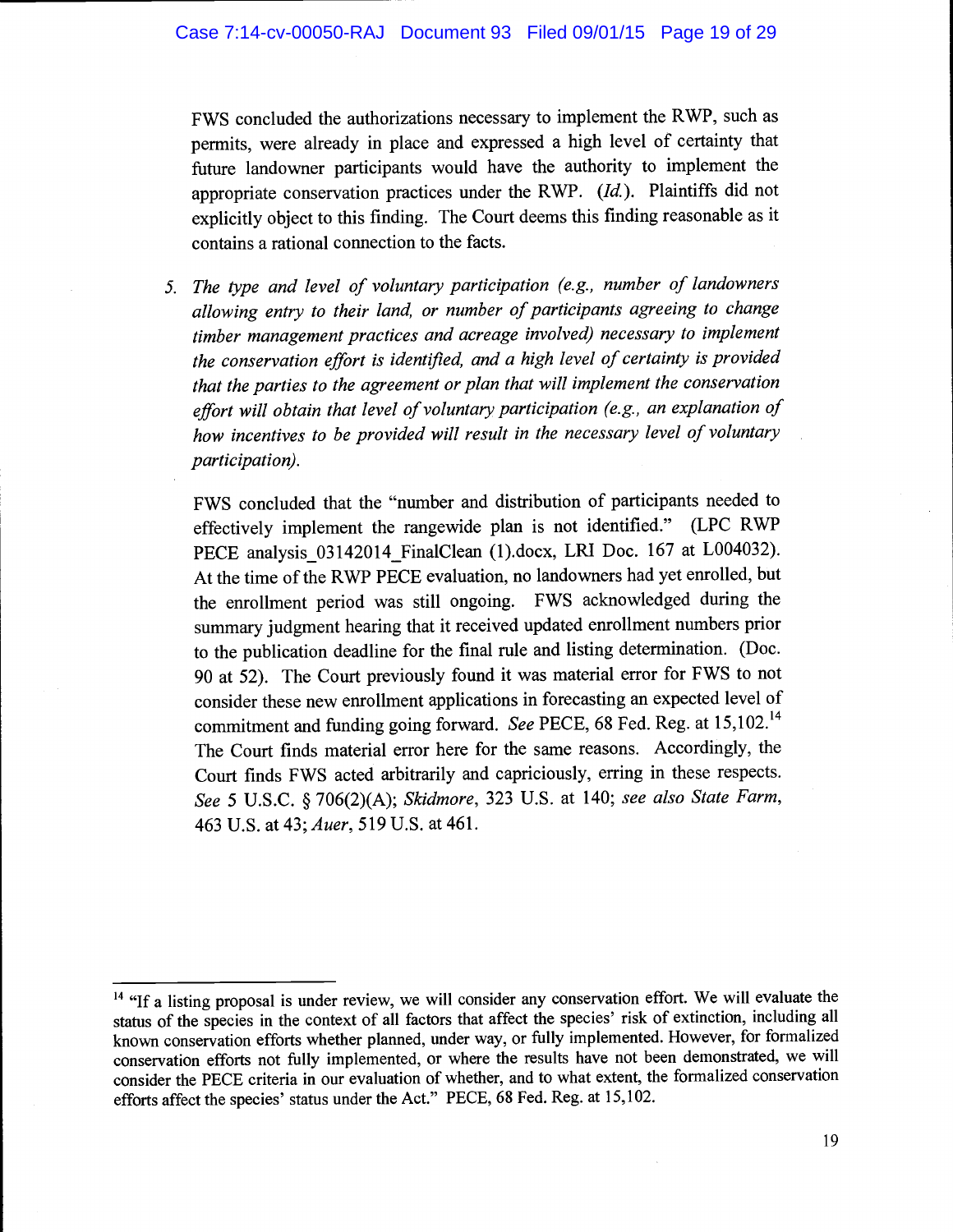6. Regulatory mechanisms (e.g., laws, regulations, ordinances) necessary to implement the conservation effort are in place.

FWS concluded this portion of the PECE analysis was satisfied since the RWP did not rely on regulatory mechanisms, instead relying on voluntary, contractual participation. (LPC RWP PECE analysis 03142014 FinalClean (1).docx, LRI Doc. 167 at L004032). Plaintiffs did not explicitly object to this finding. The Court deems this finding reasonable as it contains a rational connection to the facts.

7. A high level of certainty is provided that the parties to the agreement or plan that will implement the conservation effort will obtain the necessary funding.

FWS expressed concern in the RWP's ability to obtain the necessary funding if FWS decided not to list the LPC as threatened or endangered. (LPC RWP PECE analysis 03142014 FinalClean (1).docx, LRI Doc. 167 at L004032). FWS again relied solely on the fact that funding is directly tied to industry enrollment numbers, which were low at the time, though enrollment was still ongoing. FWS's determination was also explicitly based on its conclusions in Criteria 2 and 5, which the Court previously determined were erroneous and material. The Court finds FWS's conclusion for Criterion 7 also constituted material error for the same reasons. FWS did not attempt to look forward and make a projection. Again FWS erroneously looked to only the present level of landowner and industry enrollment to determine there was a high level of uncertainty concerning the likelihood of the RWP's implementation. FWS failed to apply the PECE properly.

To the extent FWS was concerned that industry and landowners would have no continued incentive to participate if FWS decided not to list the species, FWS offered no explanation beyond its unsupported conclusion. This includes a failure to explain the reasoning behind FWS's assumption that no incentives to participate exist without listing the LPC as a threatened species.

This was all material error in the application of the PECE to the RWP. The Court finds this assessment was neither thorough nor valid as FWS failed to consider important and material information necessary to make a proper PECE evaluation. See Skidmore, 323 U.S. at 140; see also State Farm, 463 U.S. at 43. The failure to consider this information was inconsistent with the requirements of PECE, see Auer, 519 U.S. at 461, constituting material error.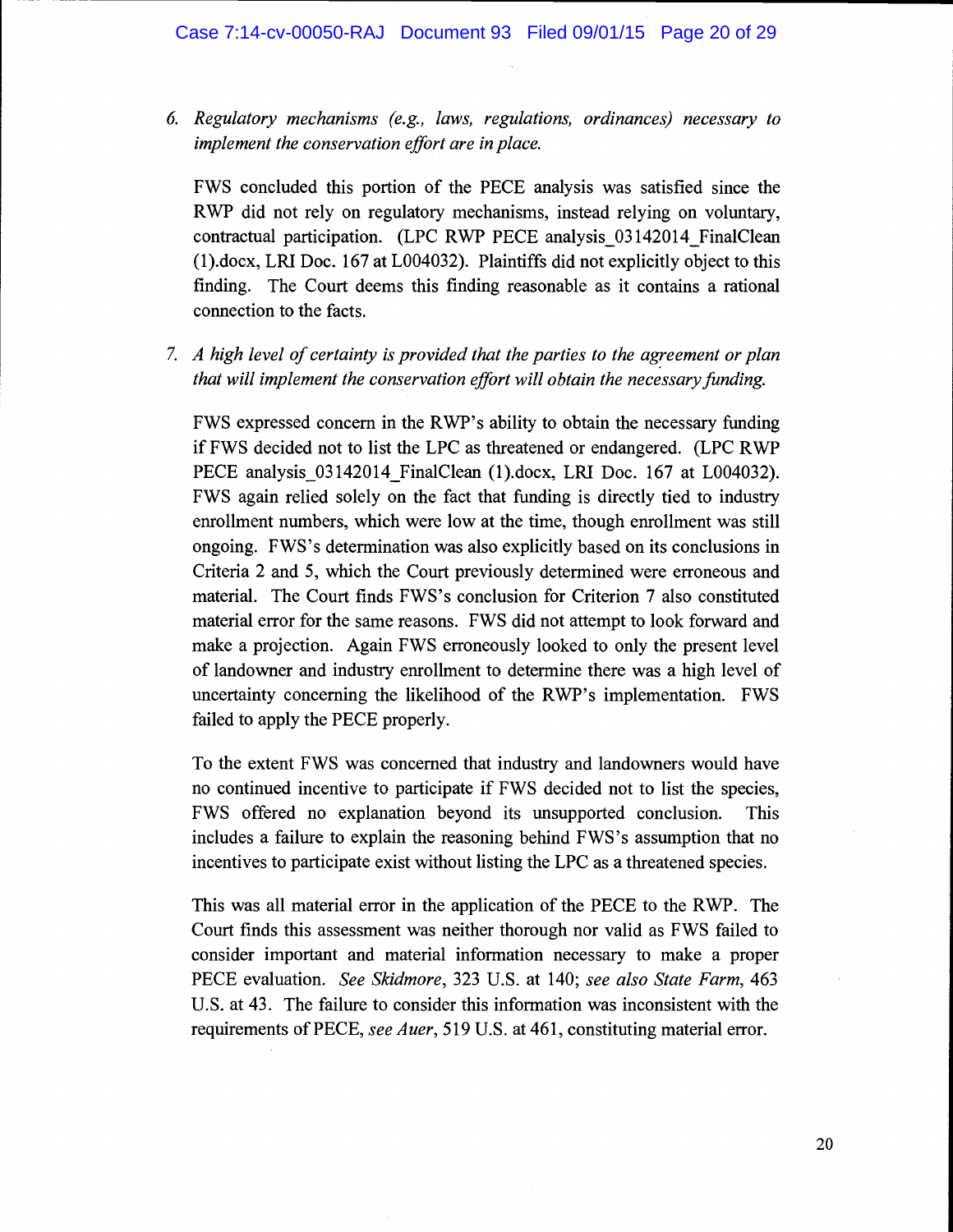Accordingly, the Court finds FWS acted arbitrarily and capriciously, erring in these respects. See 5 U.S.C.  $\S$  706(2)(A); Skidmore, 323 U.S. at 140; see also State Farm, 463 U.S. at 43; Auer, 519 U.S. at 461.

# 8. An implementation schedule (including incremental completion dates) for the conservation effort is provided.

FWS concluded this factor was not satisfied because the RWP does not contain a "formal implementation schedule." (LPC RWP PECE analysis\_03142014\_FinalClean (1).docx, LRI Doc. 167 at L004032). FWS notes that the RWP does have a 30-year term and includes both "temporal components" in the form of periodic assessments and reviews, as well as "established triggers for corrective action."  $(Id$ ). But FWS still concluded this was insufficient to satisfy Criterion 8 because it was missing an "implementation schedule with incremental completion dates of the plan's 30 year duration." (Id.). The distinction between FWS's desired formal, incremental plan and the RWP's "temporal component with corrective action triggers" is not adequately explained by FWS. It is unclear what FWS actually desired and expected from the RWP. The PECE never defines incremental, yet FWS attempts to define and apply it in the narrowest manner possible. This FWS action and interpretation is not entitled to deference because the Court has already determined the PECE is unambiguous. See Belt, 444 F.3d at 408 (citing Christensen, 529 U.S. at 588). Moreover, FWS's reasoning here is unpersuasive as the PECE clearly indicates this criterion is meant to be flexible, not rigid. See id.; PECE, 68 Fed. Reg. at 15,103. As FWS acknowledged, the RWP contained a schedule with specific review and completion dates, including annual review. (LPC RWP PECE analysis 03142014 FinalClean (1).docx, LRI Doc. 167 at L004032). Importantly, the RWP acknowledged that many aspects of LPC ecology and management remain unknown, therefore, rigid and detailed schedules would be impractical. (LPC RWP Final.21102013.pdf, LRI Doc. 667 at L014562-63). Instead, the RWP's schedule needed to be both flexible and adaptable. (Id.). The RWP had set timeframes, just not the timeframes FWS apparently preferred. The PECE explicitly states, "This policy does not dictate timeframes for completing conservation efforts," PECE, 68 Fed. Reg. at 15,103, yet FWS arbitrarily dictated its own timeframes here.

Accordingly, the Court finds FWS acted arbitrarily and capriciously, erring in these respects. See 5 U.S.C. § 706(2)(A); Skidmore, 323 U.S. at 140; see also State Farm, 463 U.S. at 43; Auer, 519 U.S. at 461.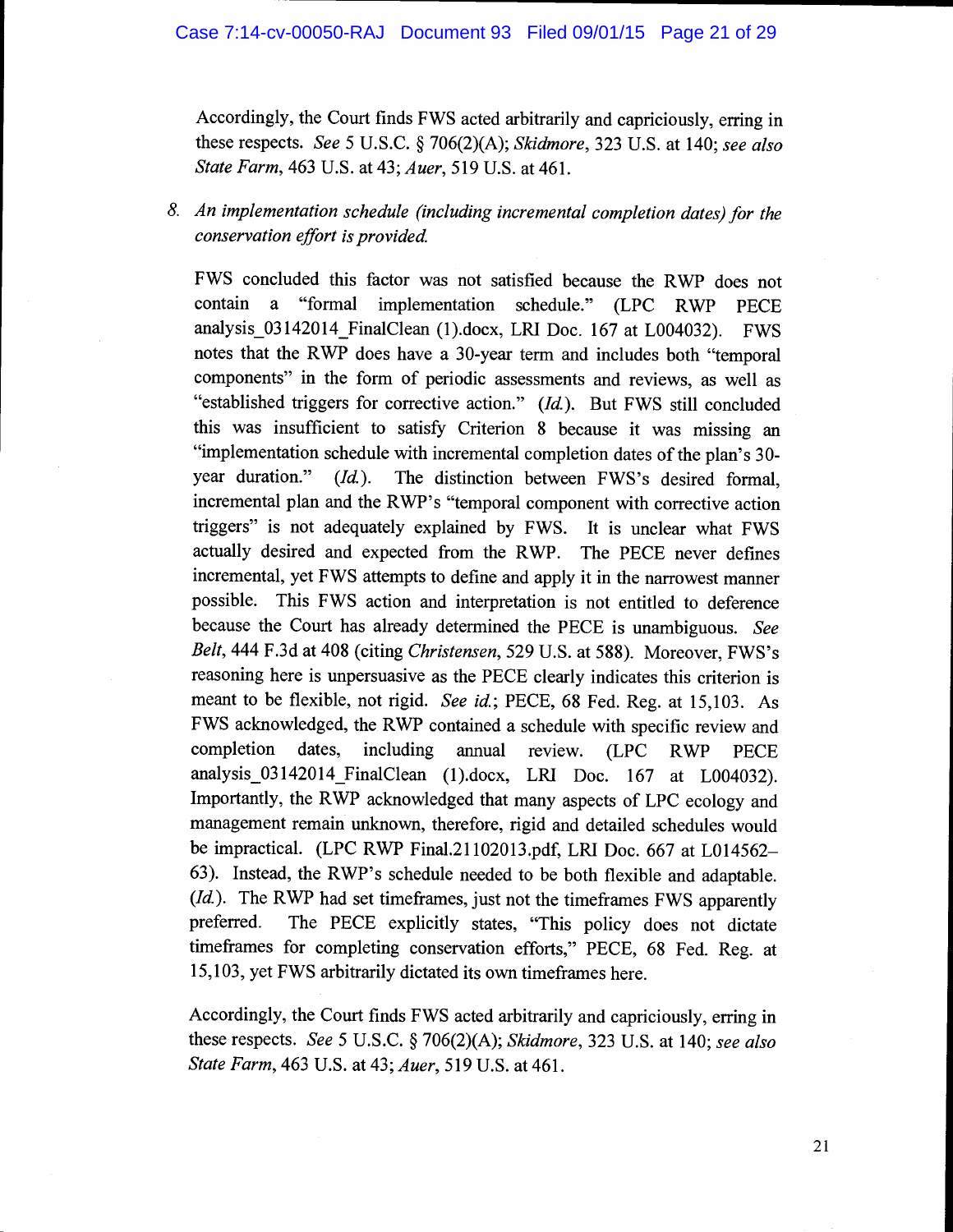9. The conservation agreement or plan that includes the conservation effort is approved by all parties to the agreement or plan.

FWS concluded this PECE factor was satisfied because FWS previously endorsed this conservation effort, as did WAFWA. (LPC RWP PECE analysis\_03142014\_FinalClean (1).docx, LRI Doe. 167 at L004033). Further, all participants will sign certificates of participation. (Id.). Plaintiffs did not explicitly object to this finding. The Court deems this finding reasonable as it contains a rational connection to the facts.

## Part Two: Whether the conservation effort will be effective.

1. The nature and extent of threats being addressed by the conservation effort are described, and how the conservation effort reduces the threats is described.

FWS indicated it believed the RWP would be effective assuming sufficient enrollment by landowners and industry participants. Specifically, FWS stated, "the rangewide plan will provide a net conservation benefit to the species and lessen the impacts of threats associated with the loss of habitat over time." (LPC RWP PECE analysis\_03142014\_FinalClean (1).docx, LRI Doe. 167 at L004033). FWS then discusses other primary threats the RWP does not cover, such as drought and climate change. But FWS remained optimistic the RWP should result in the LPC becoming more resilient in the future to these environmental changes and threats as a result of surviving present environmental threats. (Id.).

The Court finds FWS's critical assumption that the RWP does not address the primary threat of drought and climate change to be arbitrary and capricious to the extent it tainted the RWP PECE analysis for this criterion. This conclusion fails to adequately account for the main function of the RWP: creating additional habitat and access to that habitat (through connectivity zones) to ameliorate the effects of drought and habitat fragmentation. (LPC RWP Final.21 102013.pdf, LRI Doe. 667 at L014562-63).

2. Explicit incremental objectives for the conservation effort and dates for achieving them are stated.

FWS concluded the RWP "does not contain formal incremental objectives and dates for achieving them." (LPC RWP PECE analysis 03142014 FinalClean (1).docx, LRI Doe. 167 at L004033-34). However, FWS noted the RWP does have long-term goals that are reviewed by the plan administrator over the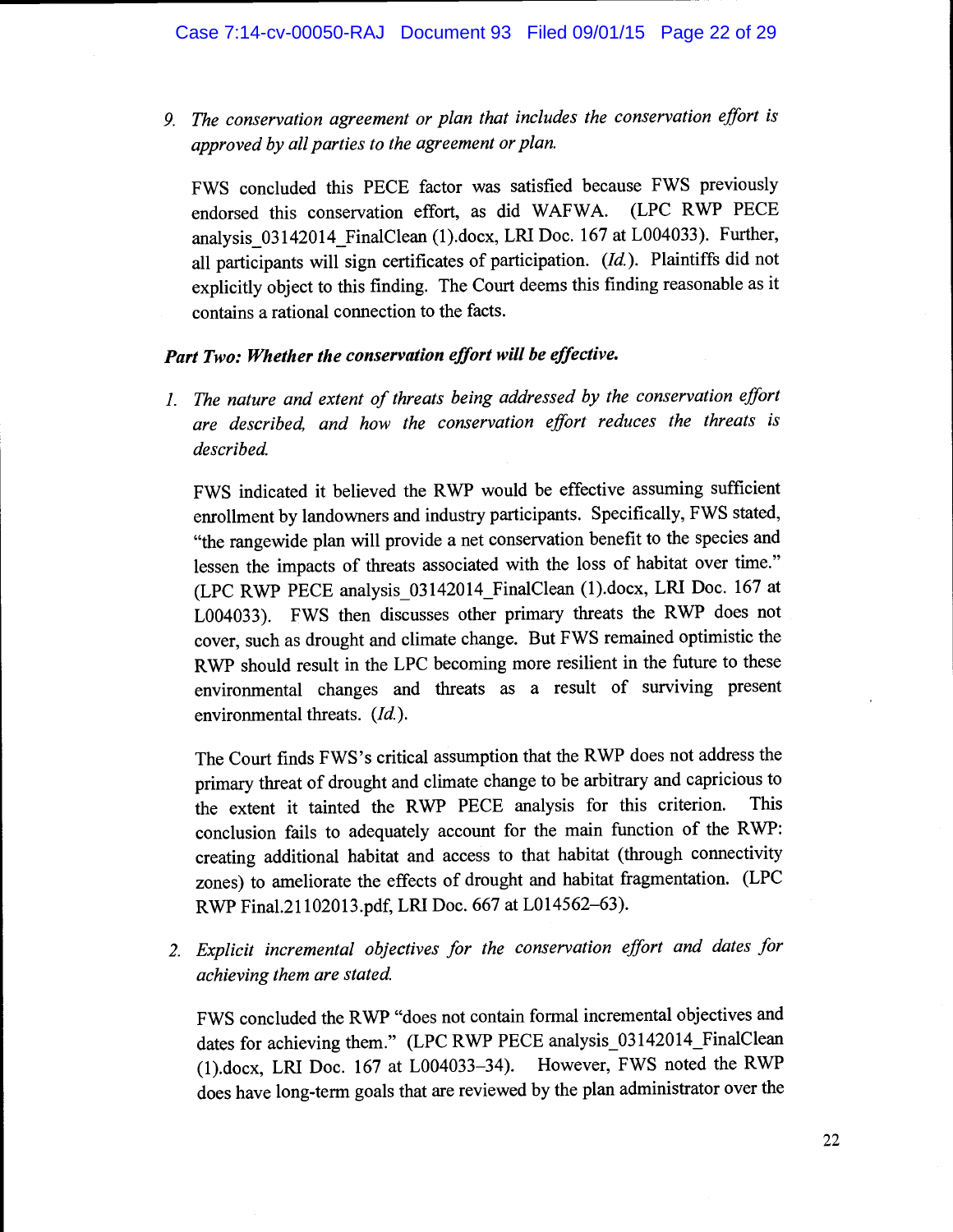30-year term in 10-year increments. FWS next went out of its way to note there was uncertainty regarding whether the plan would be implemented, as noted in Part One: Criterion 8, which the Court previously determined was arbitrary and capricious. To the extent FWS's conclusion here is tainted by the erroneous conclusions in Part One: Criterion 8, the Court finds FWS's conclusion also constitutes error in the application of the PECE to the RWP. Additionally, Part Two of the PECE analysis was intended only to evaluate how likely a plan is to be effective. It does not evaluate how likely a plan is to be implemented, which is confined to Part One of the PECE analysis. Therefore, to the extent FWS considered a factor it should not have during this portion of the analysis, the Court finds that resulted in material error as well.

Accordingly, the Court finds FWS acted arbitrarily and capriciously, erring in these respects. See 5 U.S.C. § 706(2)(A); Skidmore, 323 U.S. at 140; see also State Farm, 463 U.S. at 43; Auer, 519 U.S. at 461.

3. The steps necessary to implement the conservation effort are identified in detail.

FWS stated, "we conclude that the rangewide plan does identify in detail all of the steps necessary to implement the conservation effort, but we continue to have uncertainty regarding the timing, configuration, scope, and scale of the conservation efforts necessary to achieve the stated goals and objectives in the rangewide plan." (LPC RWP PECE analysis\_03 142014\_FinaiClean (1).docx, LRI Doc. 167 at L004034). In support of this conclusion, FWS explains and lists where all the steps and requirements for the RWP can be found within the plan. However, FWS also referred to previous criteria of the RWP PECE analysis, which found levels of uncertainty concerning the lack of schedules, objectives, commitment, funding, and scope/scale of conservation efforts which the Court has previously determined was material error. To the extent FWS's conclusion here is tainted by the erroneous conclusions in Part One: Criterion 8 and Part Two: Criterion 2, the Court finds FWS's conclusion also constitutes error in the application of the PECE to the RWP here. Additionally, consideration of conclusions/criteria constrained to Part One of the PECE analysis was improper at this juncture. The focus here in Part Two should have been solely on the projected impact of the RWP, but FWS skewed its analysis and conclusion by considering improper information here. This was material error.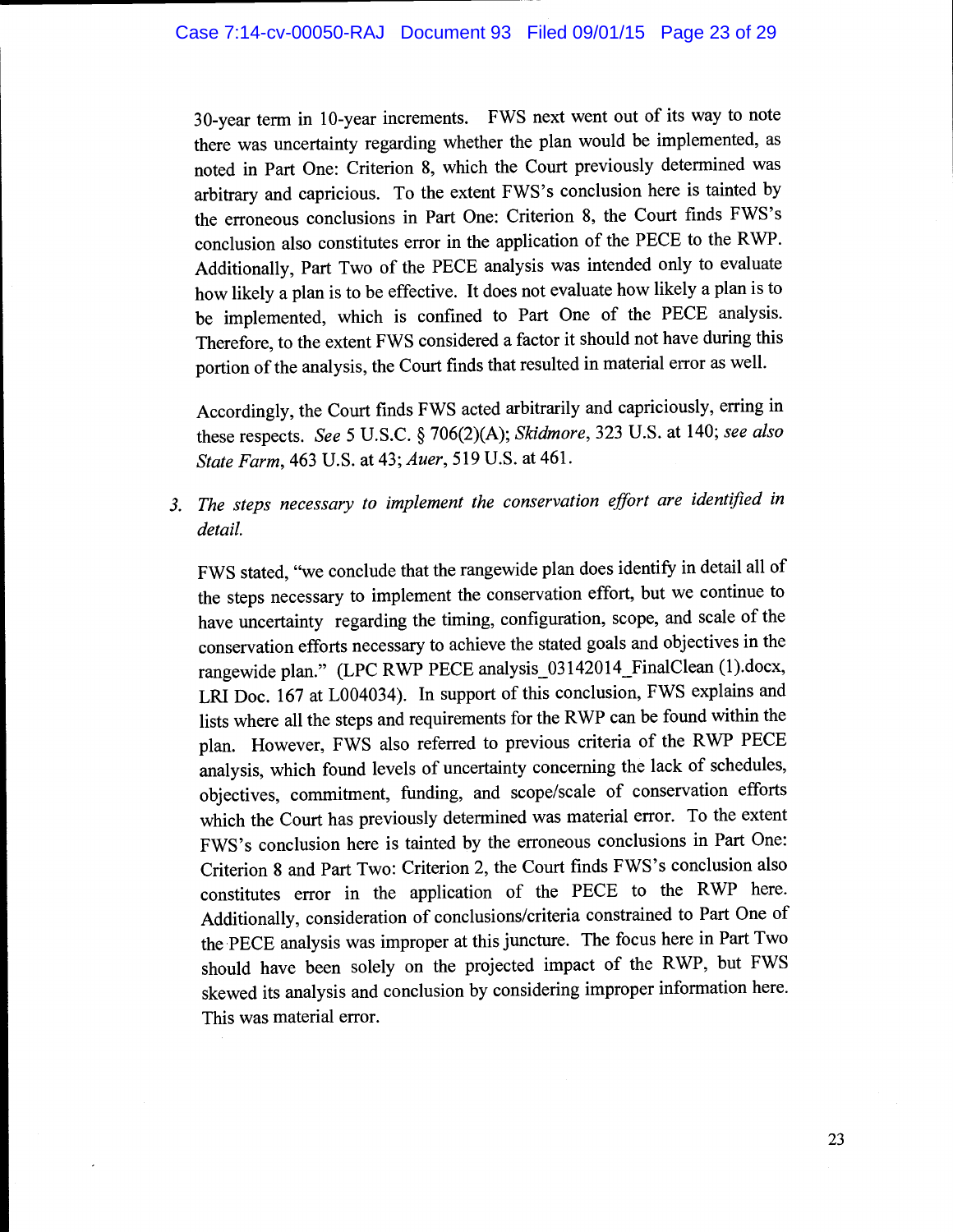Accordingly, the Court finds FWS acted arbitrarily and capriciously, erring in these respects. See 5 U.S.C. § 706(2)(A); Skidmore, 323 U.S. at 140; see also State Farm, 463 U.S. at 43; Auer, 519 U.S. at 461.

4. Quantifiable, scientifically valid parameters that will demonstrate achievement of objectives, and standards for these parameters by which progress will be measured, are identified.

FWS concluded, "The rangewide plan includes quantifiable, scientifically valid parameters for its description of quality LPC habitat, population goals, and the commitment to the stronghold approach. ... Thus we find this criterion is adequately addressed." (LPC RWP PECE analysis\_03142014\_FinalClean (1).docx, LRI Doc. 167 at L004034). FWS breaks down and lists all of the RWP's population goals and explains how the RWP plans to evaluate them as the basis for this conclusion. Plaintiffs did not explicitly object to this finding. The Court deems this conclusion reasonable as it contains a rational connection to the facts.

5. Provisions for monitoring and reporting progress on implementation (based on compliance with the implementation schedule) and effectiveness (based on evaluation of quantifiable parameters) of the conservation effort are provided.

After incorporating by reference the portions of the RWP that discuss the provisions for monitoring, FWS concluded, "we find that this criterion is adequately addressed." (LPC RWP PECE analysis 03142014 FinalClean (1).docx, LRI Doc. 167 at L004035). Plaintiffs did not explicitly object to this finding. The Court deems this finding reasonable as it contains a rational connection to the facts.

6. Principles of adaptive management are incorporated.

FWS concluded, "The rangewide plan includes a rigorous adaptive management program. ... Therefore, we find that this criterion is adequately addressed." (LPC RWP PECE analysis\_03 1420 l4\_FinalClean (1).docx, LRI Doc. 167 at L004035). In support of this finding, FWS explained the adaptive management principles within the RWP, which includes rigorous review of the population every 5 years and the enactment of new standards depending on the success of the plan in increasing the LPC population. FWS further references the detailed portions of the RWP that address this criterion. Plaintiffs did not explicitly object to this finding. The Court deems this finding reasonable as it contains a rational connection to the facts.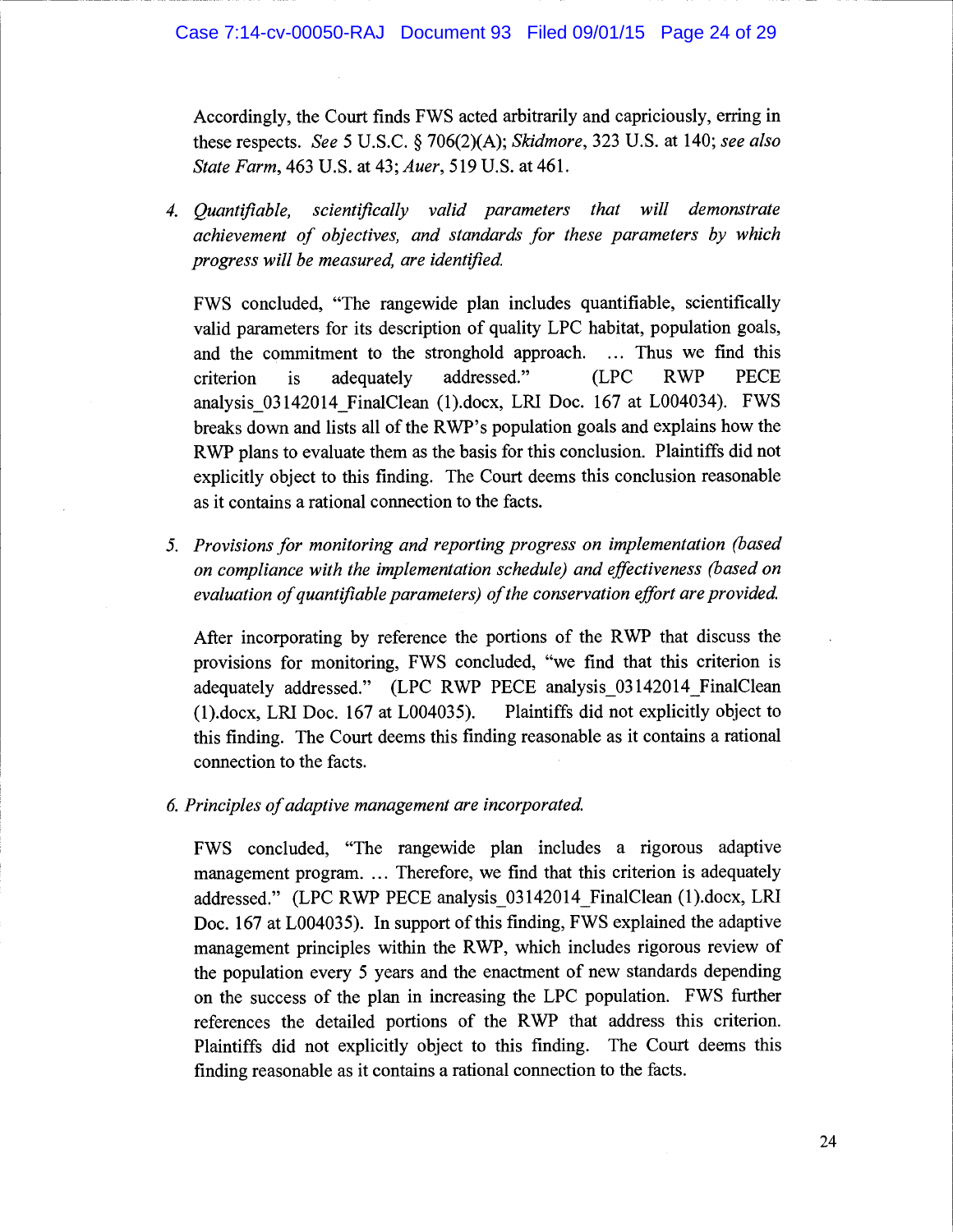Plaintiffs further challenge an additional assumption/conclusion found at the end of the RWP PECE evaluation. There, FWS concluded:

[I]f the drought persists, the rangewide plan will not create additional usable habitat necessary for the species quickly or at all. This particular threat is largely outside of the ability of management actions to address; therefore, it is a threat that is not addressed by the rangewide plan, at least over the short term.

(LPC RWP PECE analysis\_03142014\_FinalClean (1).docx, LRI Doe. 167 at L004036). The Court finds this critical assumption to be arbitrary and capricious as it fails to account for a main component of the RWP: creating additional habitat and access to that habitat (through connectivity zones) to ameliorate the effects of drought and habitat fragmentation. (LPC RWP Final.21 1020l3.pdf, LRI Doe. 667 at L014562-63). Moreover, to the extent FWS again failed to evaluate the projected effects of the RWP beyond the present and short term, this again constitutes material error.

In sum, the Court finds FWS did conduct an analysis of all 15 criteria under the PECE, however, this analysis was neither "rigorous"<sup>15</sup> nor valid as FWS failed to consider important questions and material information necessary to make a proper PECE evaluation of the RWP. See Skidmore, 323 U.S. at 140; State Farm, 463 U.S. at 43. Further, the failure to consider this information was inconsistent with the clear requirements of PECE. See Auer, 519 U.S. at 461. This missing information materially altered FWS's evaluation and listing determination. FWS expressed confidence in the potential effectiveness of the plan, but was concerned whether it would be implemented. (LPC RWP PECE analysis\_03 1420 14\_FinaiClean (1).docx, LRI Doe. <sup>167</sup>at L004036-37). This concern was based almost entirely on low enrollment numbers at the time of the PECE analysis, which were outdated by the time FWS made its listing decision. See City of Dallas, Tex., 562 F.3d at 720. These findings and conclusions were the result of a failure to properly apply the PECE to the RWP. Thus, FWS's PECE analysis fails, even under Skidmore, State Farm, and Auer. See Skidmore, 323 U.S. at 140; see also State Farm, 463 U.S. at 43; Auer, 519 U.S. at 461.

Accordingly, the Court finds FWS acted arbitrarily and capriciously, erring in these respects. See 5 U.S.C. § 706(2)(A). Because these errors tainted critical findings and detenninations, resulting in an unwarranted final rule listing the LPC as a threatened species, the Court vacates the final rue and listing determination.

<sup>&</sup>lt;sup>15</sup> See PECE, 68 Fed. Reg. at 15,104.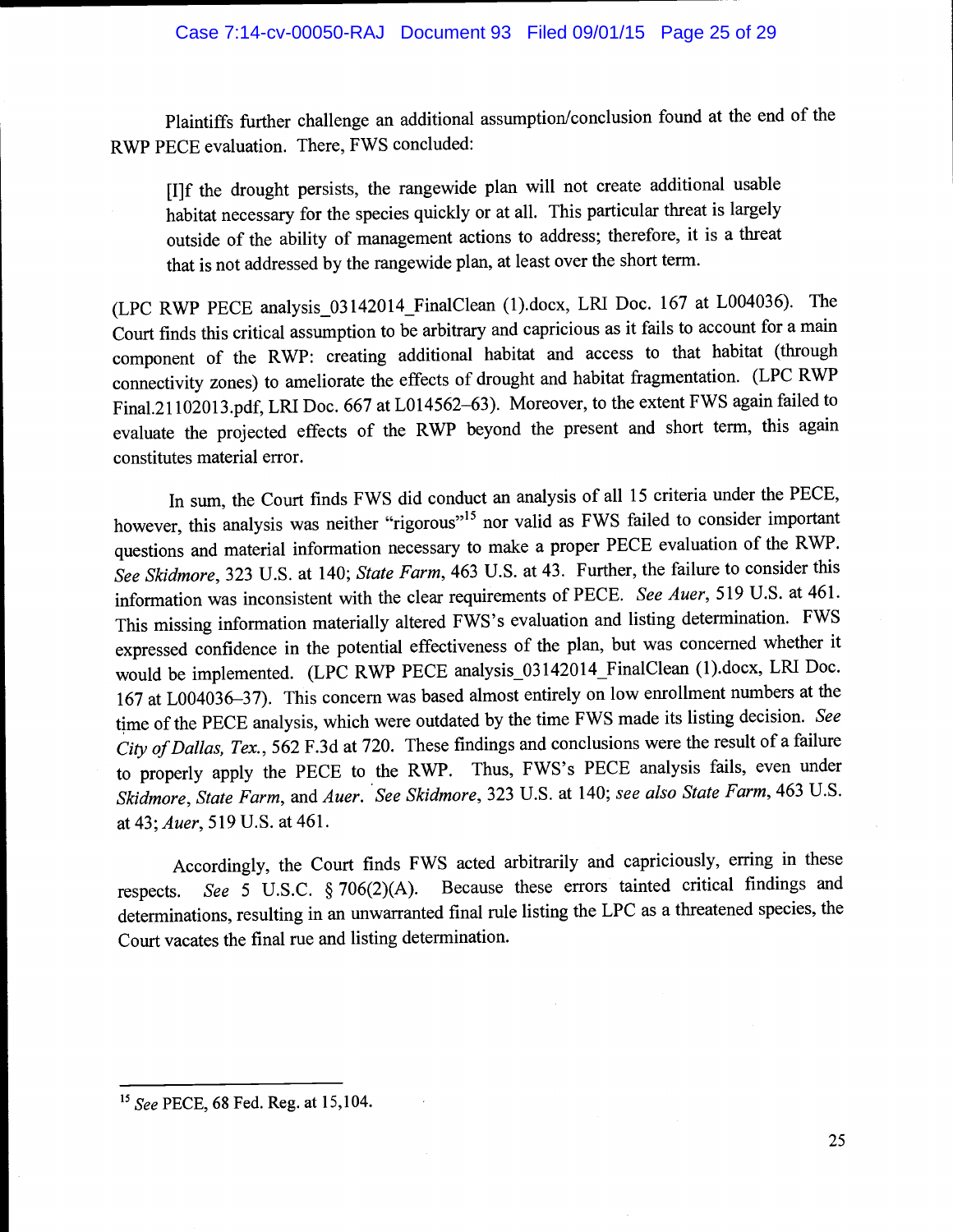## 3. Did FWS wrongly add requirements to the PECE analysis of the RWP?

Plaintiffs next contend FWS wrongly required the RWP (in its PECE analysis) to eliminate threats at the time the listing decision was made. (Doc. 67-1 at 26-28, 45-47). In the RWP PECE evaluation, FWS stated, "{W]e must be able to show that the plan has contributed to the elimination of one or more threats to the species identified through the 4(1 )(A) analysis at the time of the listing determination such that the species no longer meets the definition of threatened or endangered." (LPC RWP PECE analysis 03142014 FinalClean (1).docx, LRI Doc. 167 at L004035).

The Court finds FWS wrongly required proof the RWP had contributed to the elimination of one or more threats to the LPC at the time of the listing decision. FWS misinterpreted and misapplied the PECE here. Moreover, as explained in subpart 2 of this order, FWS's conclusion that the RWP had not contributed to the elimination of one or more threats to the LPC at the time of listing was predicated on a faulty and conclusory PECE evaluation of the RWP.

FWS's interpretation of the PECE, requiring that the RWP had to contribute to the elimination of one or more threats at the time of the listing determination, *id.*, is reviewed under *Auer*, as explained in the first subpart of Claim 1. See *Auer*, 519 U.S. at 461. The Court has previously determined that the PECE is unambiguous, therefore, FWS's interpretation of the PECE is only considered to the extent it is persuasive. See Belt, 444 F.3d at 408 (citing *Christensen,* 529 U.S. at 588).<sup>16</sup> The Court finds FWS's explanation of the PECE requirements to be plainly erroneous and inconsistent with the PECE's stated purpose. Therefore, FWS's interpretation of the PECE's requirements are not persuasive.

The PECE's own stated purpose and importance is clear: "Overall, [FWS] need[s] to be certain that the formalized conservation effort improves the status of the species at the time" of the listing decision. PECE, 68 Fed. Reg. at 15,101. While other efforts already in place are evaluated on the basis of whether they have adequately reduced or eliminated a threat, fledging efforts not yet demonstrating effectiveness must be evaluated under the PECE. The PECE determines whether a fledgling effort "improves" a species' status by evaluating (1) the projected likelihood that a given effort will actually be implemented and (2) the projected effectiveness of that effort. Id. at 15,100-01. If FWS has confidence the effort will be effective in the future at adequately reducing or eliminating a threat to the species, as well as confidence the effort will be implemented, that consideration may influence FWS to not list the species as threatened or endangered. See, e.g., Defenders of Wildlife, 70 F. Supp. 3d at 191–92 & n.11.

<sup>&</sup>lt;sup>16</sup> Alternatively, to the extent the PECE is ambiguous, the Court finds FWS's interpretation and application of the PECE here is "plainly erroneous and inconsistent with the regulation." See Auer, 519 U.S. at 461.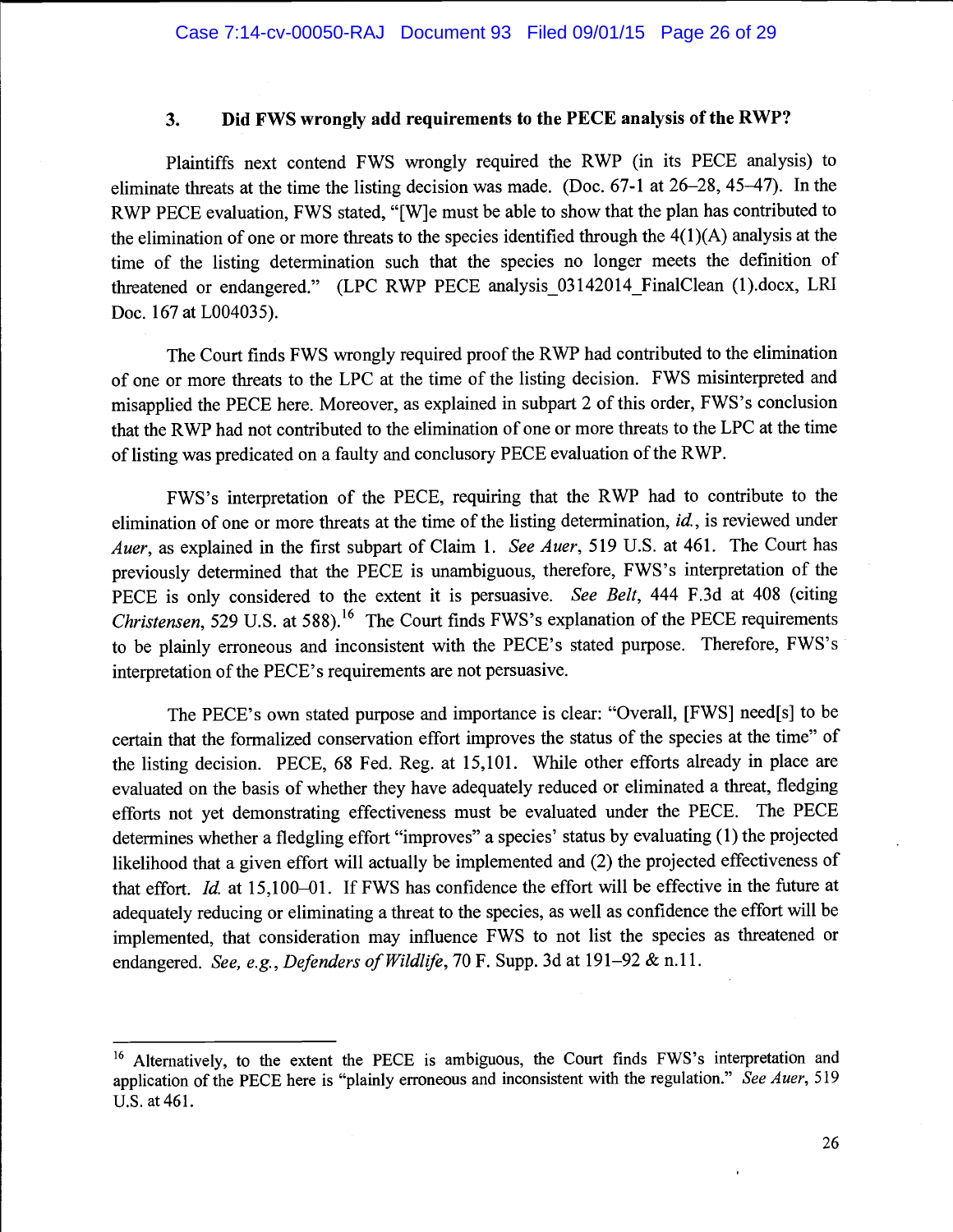In this case, the added requirement that the RWP eliminate or even adequately reduce a specific threat at the time of the listing was improper. FWS narrowed the scope of its analysis from a forward-looking projection, instead treating the RWP as any other conservation effort already implemented and able to be evaluated. The RWP should not have been evaluated on the same level as plans already in place and yielding results because, by definition, plans evaluated under the PECE-like the RWP-will never be able to demonstrate their full effectiveness at the time of the listing decision. It was thus unreasonable for FWS to require the RWP to show it had "eliminated or adequately reduced the threats identified" at the time of listing, such that a listing was no longer needed. (LPC RWP PECE analysis 03142014 FinalClean (1).docx, LRI Doc. 167 at L004035-36). The RWP needed only to demonstrate that it was likely to be effective in improving the LPC's status (and to what degree) and that it was likely to be implemented. Those conclusions should have been considered in conjunction with all other pending and presently implemented efforts in the final rule. FWS erred, acting arbitrarily and capriciously by improperly interpreting and then applying the PECE to the RWP in a cursory and conclusory manner. See 5 U.S.C. § 706(2)(A). This error warrants vacatur of the final rule and listing determination.

Therefore, the court hereby grants summary judgment in favor of Plaintiffs as to this first overarching claim. (Doc. 67). The Court further finds vacatur of FWS's Final Rule listing the LPC as a threatened species is appropriate. See Cent. & S.W. Servs., Inc. v. EPA, 220 F.3d 683, 692 (5th cir. 2000) (an agency action found to be in violation of the APA must be set aside unless there is a "serious possibility" that the agency will be able to reissue the rule with a better explanation); see also Ill. Pub. Telecomms. Ass'n v. FCC, 123 F.3d 693, 693 (D.C. Cir. 1997) ("[T]he practice of the court is ordinarily to vacate the rule.").

# Claim Two: FWS failed to articulate a rational basis for its decision to list the LPC as a threatened species.

Plaintiffs' second claim asserts FWS failed to articulate a rational decision to list the LPC as a threatened species based on the available evidence. (Doc. 1 at 49-50). Specifically, Plaintiffs assert as grounds for the second claim in their Complaint:

The Service did not provide a rational justification for why its documented increases in both population and range over the course of the last decade—either alone or in combination with the significant habitat-conservation and other mitigation efforts being undertaken and planned by governmental and private entities across the LPC range-could not or did not lead to the conclusion that the LPC is *unlikely* to become in danger of extinction in the foreseeable future.

(Doe. 1 at 50) (emphasis original). Plaintiffs did not explicitly move for summary judgment on this claim. (Doe. 67). Defendants move for summary judgment, contending Plaintiffs have not met their burden and have provided no evidence in support of this claim. (Doe. 66). Plaintiffs'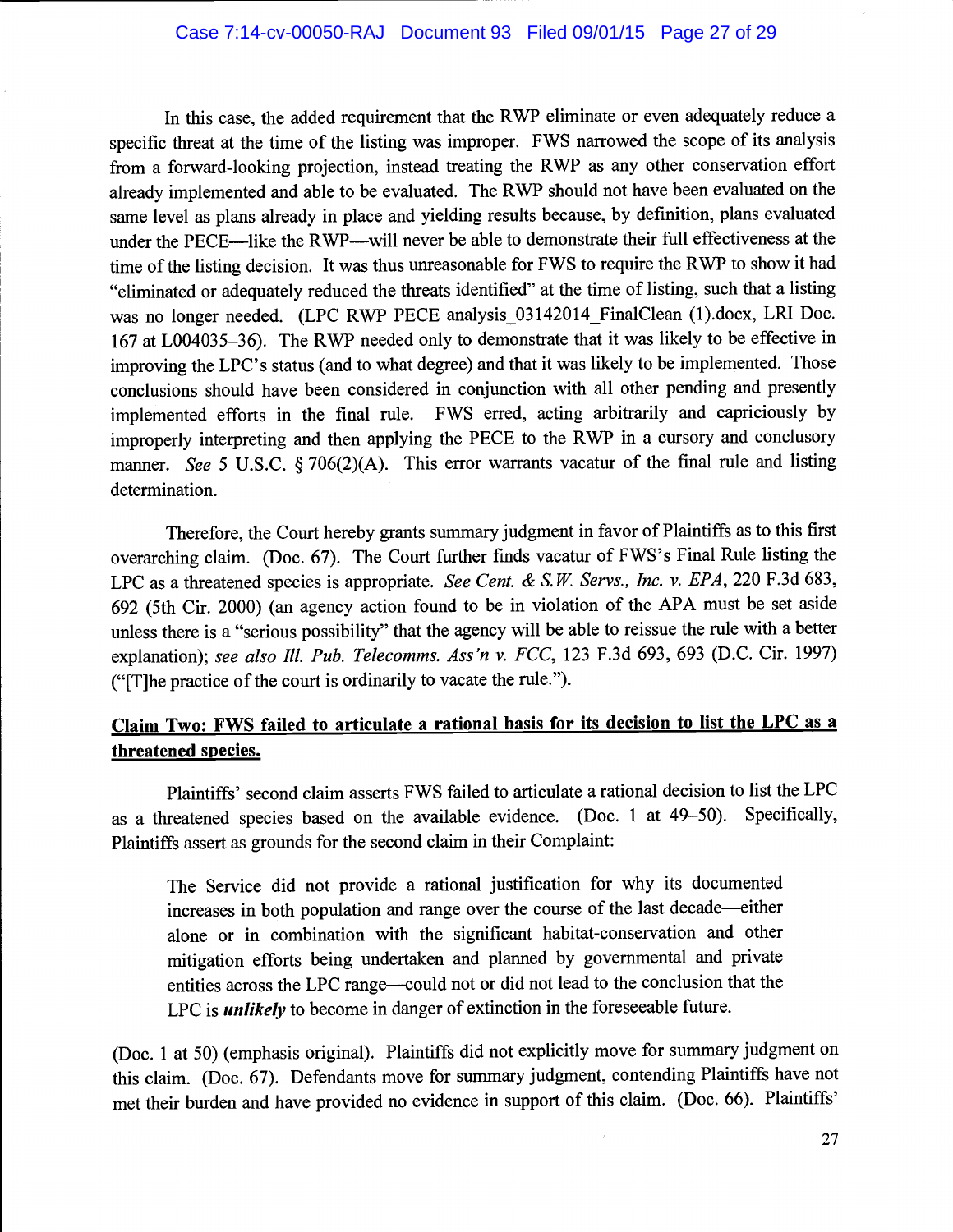Response failed to address Claim 2 and Defendants' Motion for Summary Judgment regarding the same, instead focusing solely on issues related to Claim 1.

However, in footnote 13 of Plaintiffs' Reply, Plaintiffs contend they have not waived this second claim, but rather addressed it in both the Motion for Summary Judgment and Response citing four pages in each where they purportedly addressed this claim. (Doc. 83 at 19 n.13). These pages all discuss individual arguments in furtherance of Plaintiffs' first claim and nothing else. Moreover, these pages all reference and quote portions of the RWP PECE evaluation. (Id.). The context is clear: Plaintiffs' entire basis for summary judgment and vacatur both relied solely on FWS's failure to adequately apply the PECE. Claim 2 was never expressly addressed.

Because Plaintiffs have "failed to make a sufficient showing on an essential element of [their] case with respect to which [they have] the burden of proof," Defendants are entitled to summary judgment as to Claim 2. See Celotex Corp. v. Catrett, 477 U.S. 317, 322-23 (1986);  $^{17}$ San Luis Obispo Mothers for Peace, 789 F.2d at 37 ("[T]he party challenging an agency's action as arbitrary and capricious bears the burden of proof."); (Doc. 66). Alternatively, to the extent Plaintiffs' Motion for Summary Judgment and Response do contain some references to Claim 2, the Court finds those few references are still insufficient to satisfy their burden of proof as to Claim 2.

Accordingly, the Court grants summary judgment in favor of Defendants as to Claim 2. (Doe. 66; Doe. 74 at 43-45).

## Claim Three: FWS failed to respond to significant and highly relevant comments raised by Plaintiffs.

Plaintiffs' third claim in this case asserts FWS did not respond to significant and highly relevant comments raised by Plaintiffs. (Doe. 1 at 50-5). Plaintiffs did not move for summary judgment on this claim. (Doe. 67). Defendants move for summary judgment, contending Plaintiffs have not met their burden and have provided no evidence in support of this claim. Plaintiffs do not contest they have waived this issue.<sup>18</sup> Plaintiffs' Response failed to address Claim 3 and Defendants' Motion for Summary Judgment regarding the same, instead focusing solely on issues related to Claim 1. Because Plaintiffs have "failed to make a sufficient showing on an essential element of [their] case with respect to which [they have] the burden of proof," Defendants are entitled to summary judgment as to Claim 3. See Celotex Corp., 477 U.S. at

 $17$  "If the burden of persuasion at trial would be on the non-moving party, the party moving for summary judgment may satisfy Rule 56's burden of production in either of two ways. First, the moving party may submit affirmative evidence that negates an essential element of the nonmoving party's claim. Second, the moving party may demonstrate to the Court that the nonmoving party's evidence is insufficient to establish an essential element of the nonmoving party's claim." Celotex Corp., 477 U.S. at 322–23.

<sup>&</sup>lt;sup>18</sup> While Plaintiffs argue they have not waived Claim 2, Plaintiffs do not contest waiver concerning Claim 3. (Doe. 83 at 19 n.13).